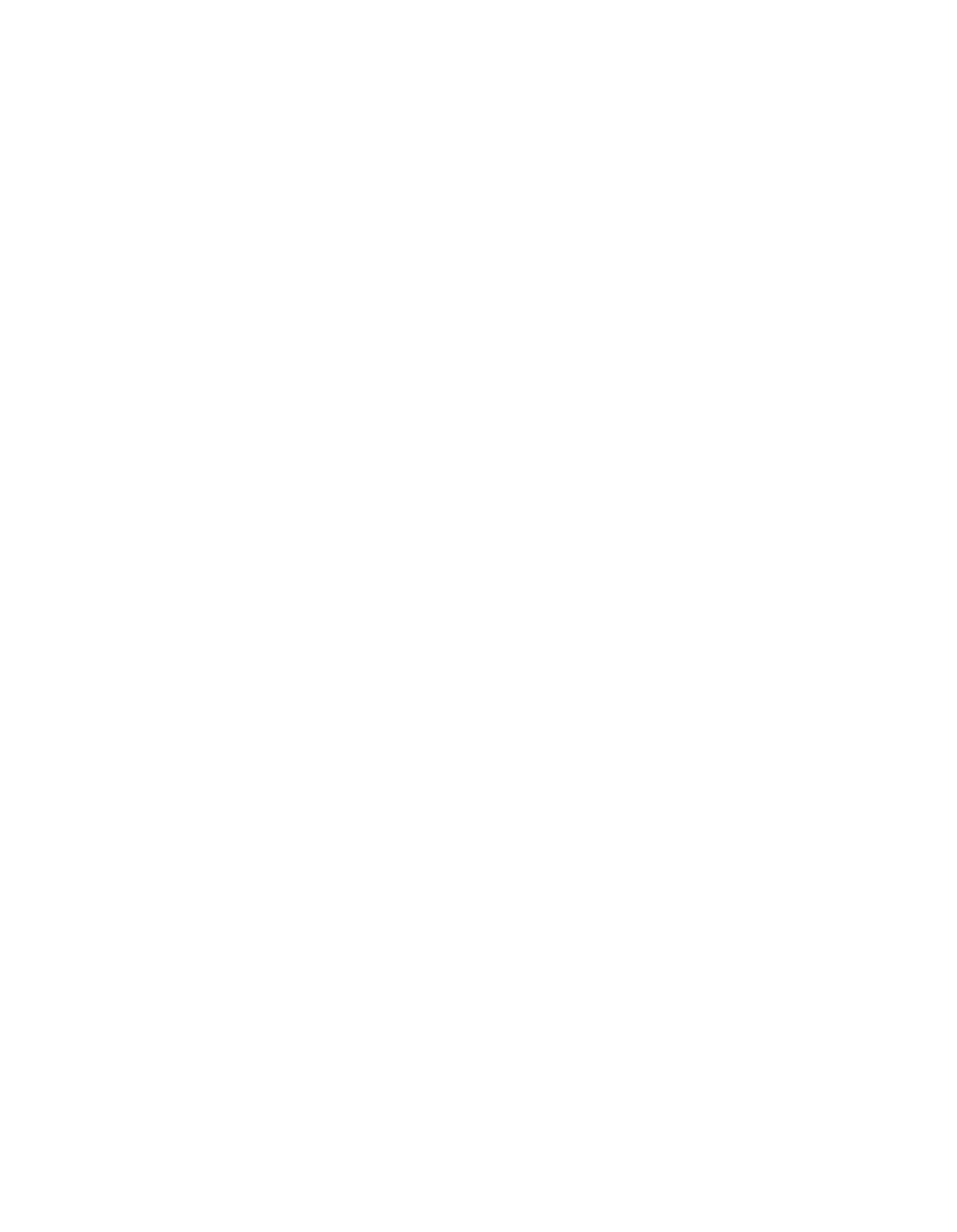play a significant role in determining utilization in such households. In other low-income households, education of the head seems to contribute to utilization if it is limited to some high school level training. That the level of utilization should not differ between those in households where the head has more than and less than a high school education may reflect distortion created by the households in which the head is highly educated but is deferring<br>medical attention with the expectation that the household's income will improve.<br>None of the availability variables substantially affect the utiliza-

tion of health services, with the exception of ambulatory care received by non-welfare poor persons. In part, this may reflect the inappropriate measure of these variables, since the poor may be restricted to a subset of all providers such as county hospitals or those physicians practicing in low-income neighborhoods. There are also two economic forces that may contribute to this result. First, since Medicaid patients do not pay for the care, providers, especially with regard to ambulatory care, lack the ability to affect the utilization patterns of these persons by ordinary economic means. Second, hospitals may be quite arbitrary in their hospitalization of poor persons in seeking to fulfill their occupancy goals and charity obligations. Such behavior is plausible since low-income persons receive a large amount of ambulatory care at hospital outpatient departments, thus affording hospitals wide leverage over whether to admit these patients for inpatient treatment if there is a slack in occupancy levels.

Separate estimates of utilization were obtained omitting the availability measures and including dummy variables for nonmetropolitan residence in the South and outside the South. Ambulatory care was lower in the rural South, but rural poor outside the South did not use ambulatory services significantly differently from urban poor (see Appendix 3, Table 1). However, the rural South variable was not significant when the availability measures were also included (see Appendix 3, Table 2), perhaps because of the collinearity inherent in the construction of the availability measures.

The race variables reveal that the benefits of Medicaid have not been shared equally by blacks and whites even after individual and family characteristics have been taken into account. Black Medicaid recipients in all areas receive less ambulatory care, and black hospitalization rates are also lower in the South.<sup>16</sup> As shown in Table 6, blacks do receive more care with Medicaid than they would without it; the improvement in ambulatory care is greatest in the South and in hospital care outside the South. Medicaid also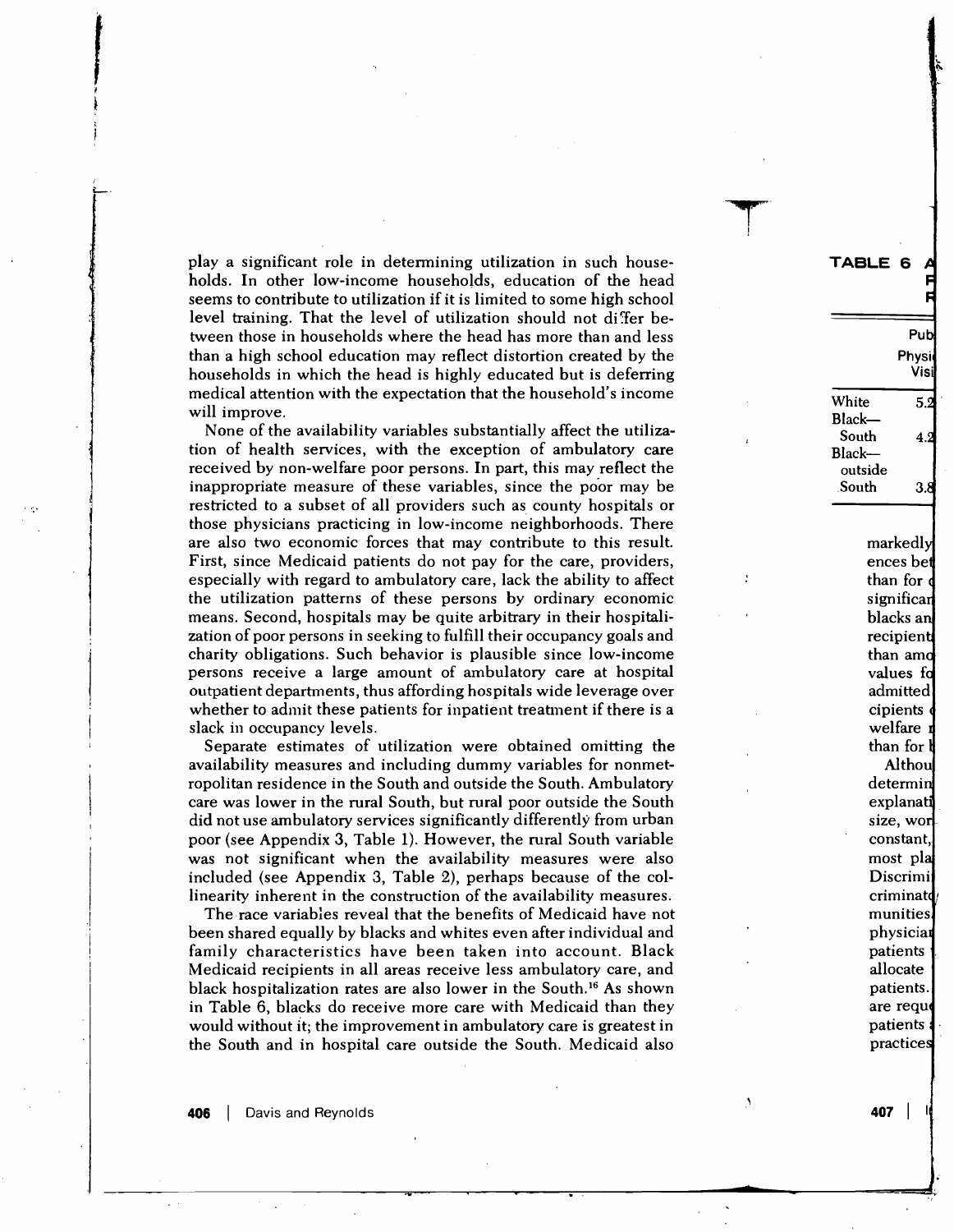|                            |                            | <b>Public Assistance Recipients</b> |                  | Other Low-Income Persons   |                             |                  |
|----------------------------|----------------------------|-------------------------------------|------------------|----------------------------|-----------------------------|------------------|
|                            | Physician<br><b>Visits</b> | Hospital<br><b>Episodes</b>         | Hospital<br>Days | Physician<br><b>Visits</b> | Hospital<br><b>Episodes</b> | Hospital<br>Days |
| White<br>Black-            | 5.28                       | 0.176                               | 2.87             | 3.51                       | 0.114                       | 1.50             |
| South<br>Black-<br>outside | 4.23                       | 0.089                               | 1.73             | 2.33                       | 0.067                       | 0.95             |
| South                      | 3.88                       | 0.151                               | 2.70             | 3.36                       | 0.105                       | 1.37             |

## TABLE 6 Annual Predicted Utilization for Low-Income Persons, by Welfare Eligibility, Region, and Race, Adjusted for Other Characteristics

markedly increases utilization by whites. Outside the South, differences between the races are in fact greater for Medicaid recipients than for other low-income persons. Outside the South there is no significant difference in the number of physician visits between blacks and whites not on public assistance, whereas among welfare recipients physician visits among whites are 24 per cent higher than among blacks, holding other, variables constant at the mean values for all low-income persons. White welfare recipients are admitted to hospitals nearly twice as often as black welfare recipients of similar characteristics in the South, while among nonwelfare recipients admissions for whites are 70 per cent greater than for blacks.

Although it is not possible on the basis of this analysis to determine definitely what accounts for the racial differences, some explanations can be ruled out. For example, since education, family size, working status, and availability of medical resources are held constant, racial differences cannot be traced to these factors. The most plausible explanation for the difference is discrimination. Discrimination can be either overt or institutional.'7 Overt discriminatory practices are apparently still prevalent in some com- munities. For example, in one Alabama town, the four white physicians all maintain segregated waiting rooms, keep black patients waiting until all white patients have been seen, and then allocate the remainder of the working day to the care of black patients. Those patients for whom time does not permit treatment are requested to return the following day. Waiting times for black patients average between four and six hours.'8 Such discriminatory practices obviously limit utilization by blacks.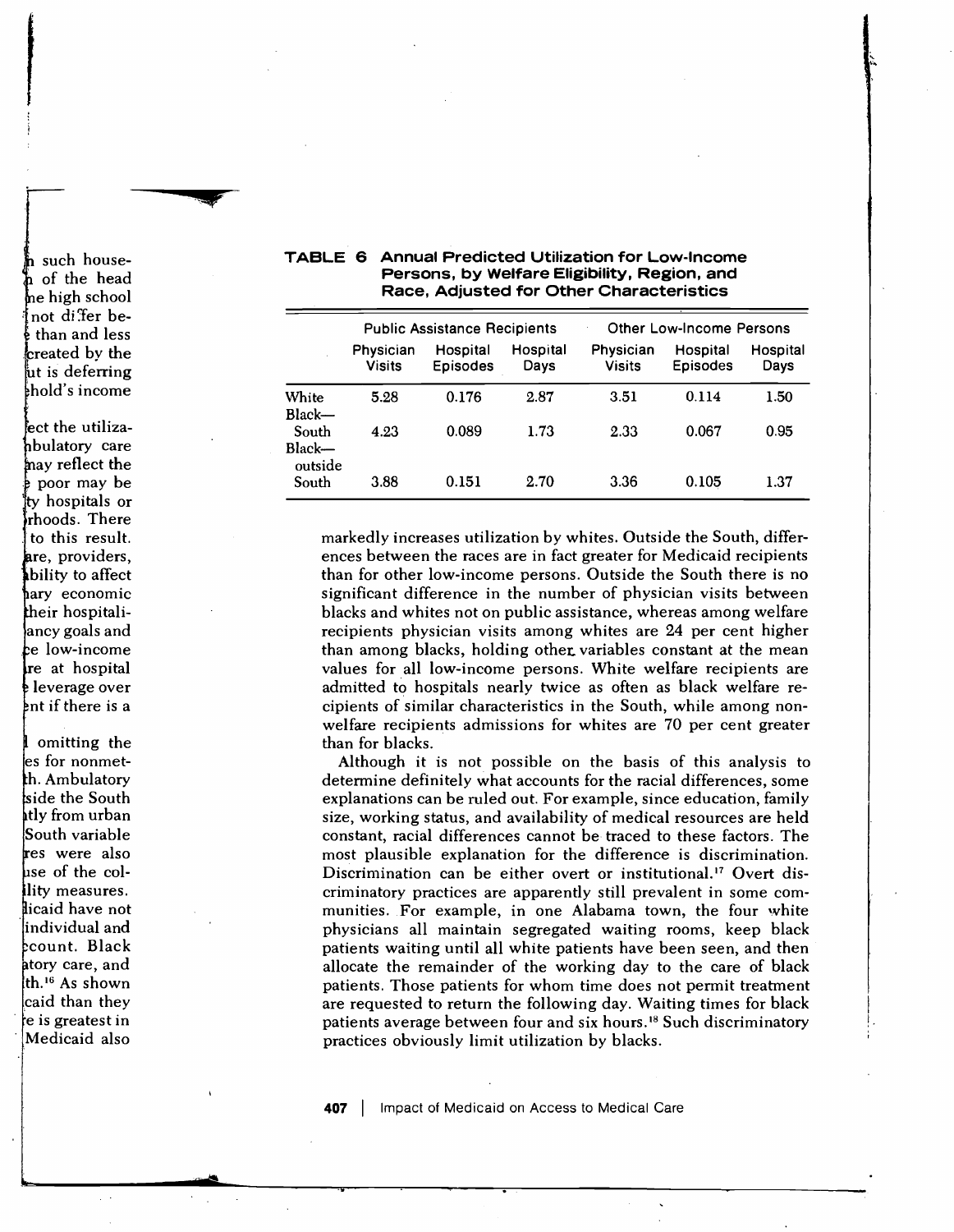Frequently, however, discrimination is institutionalized, arising from segregated housing patterns, or past overt discriminatory practices that affect current patterns of physician location, hospital staffing patterns, referral patterns, and patient preferences. Hearings on Civil Rights Act enforcement in Medicare and Medicald re-<br>cently held by the House Judiciary Committee indicate that institu-<br>tional discrimination is widespread. Among the causes cited are<br>convenience of some instituti physician causing patients to turn to charity hospitals, short supply<br>of physicians in minority neighborhoods, and patients not informed or aware that Medicaid benefits are available in private hospitals.<br>Some practices, such as ambulance drivers taking black accident or aware that Medicald Benefits are available in private hospitals.<br>Some practices, such as ambulance drivers taking black accident<br>victims to charity hospitals and expansion of hospital staffs re-<br>stricted to specialists

In summary, substantial differences exist in the manner in which<br>health services are allocated among persons eligible for Medicaid and other low-income persons. Health status, however, is the major and other low-filcome persons. Iteatur status, however, is the major<br>determinant of utilization for both groups, although public assist-<br>ance recipients' use of services is somewhat less sensitive to health<br>status than tha result blacks, females other than those of child-bearing age, and those in large families have not equally shared the gains made under Medicaid.

#### 3. DISTRIBUTION OF MEDICARE BENEFITS

Unlike Medicaid, Medicare is a uniform, federal program providing<br>medical care benefits to all elderly persons covered by the social<br>security retirement program. Although the same set of benefits is<br>available to all covere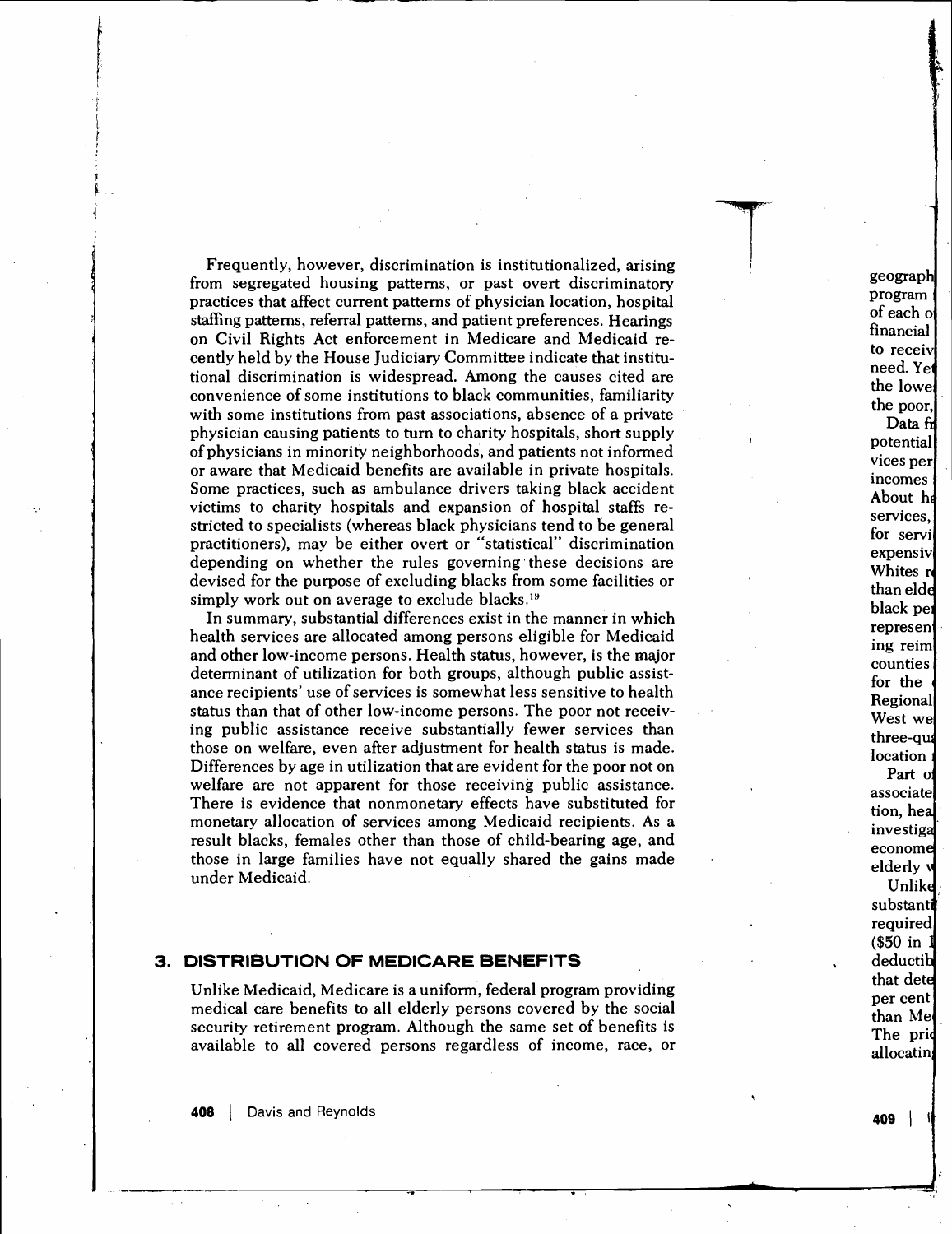geographical location, wide differences also exist in the Medicare program in the use of services and receipt of payments on the basis of each of these factors. It was originally hoped that the removal of financial barriers to medical care would enable all elderly persons to receive medical care services largely on the basis of medical need. Yet, those elderly population groups in the poorest health are the lowest utilizers of medical care services under the program the poor, blacks, rural residents, and residents of the South.

Data from the Medicare program indicate that in 1968 estimated potential reimbursement for supplemental medical insurance services per person enrolled was twice as high for elderly persons with incomes above \$15,000 as for persons with incomes below \$5,000. About half of this difference reflects differences in quantity of services, whereas the other half represents a higher payment level for services (which in turn may be accounted for by a more expensive mix of services, better care, or pure price differences). Whites receive 60 per cent more payments for physician services than elderly blacks, and more than double the payments per elderly black person enrolled in the South, with nearly all the difference representing differences in percentage of eligible persons receiving reimbursable services.20 Elderly persons in nonmetropolitan counties average \$250 from Medicare annually compared with \$360 for the elderly in metropolitan counties with a central city.<sup>21</sup> Regional differences are also substantial. Physician benefits in the West were 40 per cent higher than in the South in 1968. About three-quarters of the variation in these benefits on the basis of location reflects differences in quantity of services received.<sup>22</sup>

Part of these large differences may be attributable to factors associated with income, race, and location—factors such as education, health status, and availability of medical resources. Again, to investigate the role played by each of these several factors, an econometric analysis of utilization of medical services by the elderly was made using the 1969 HIS.

Unlike the Medicaid program, Medicare beneficiaries pay a substantial portion Of the cost of physician services. The elderly are required to pay the first \$60 of physician expenses during the year (\$50 in 1969), 20 per cent of all allowed charges in excess of the deductible, and any excess of the actual charge for a service over that determined by Medicare as reasonable. In 1972, on about 56 per cent of Medicare claims, physicians agreed to charge no more than Medicare allows; on the rest, they were not so restrained.<sup>23</sup><br>The price mechanism, therefore, may play a stronger role in allocating services to Medicare beneficiaries.

409 | Impact of Medicaid on Access to Medical Care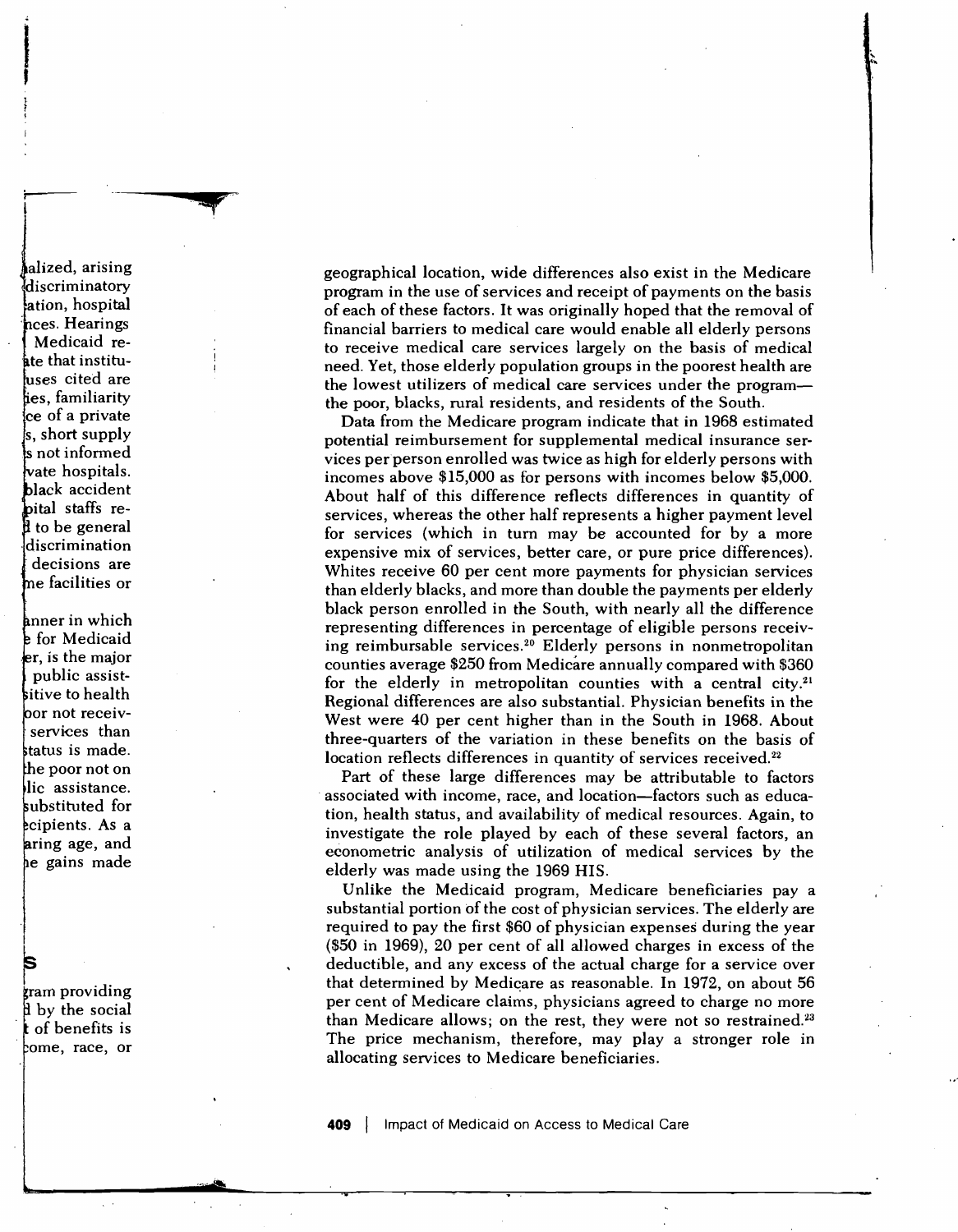Two groups of elderly, however, are not subject to the deductible and coinsurance amounts: those elderly Medicaid recipients whose states "buy" them Medicare coverage and those elderly purchasing supplementary private health insurance. Unfortunately, the 1969 Health Interview Survey, although noting eligibility for public assistance, does not indicate which elderly persons have private insurance as well as Medicare. Since higher-income elderly persons are more likely to purchase supplementary private insurance, including income in an examination of utilization of medical services by the elderly will capture both the direct effect of income and possible lower net prices faced by higher-income persons who purchase insurance. The dummy variable for public assistance recipients should capture the effect of zero price for those elderly covered by Medicaid and Medicare.

Health status is measured, as in the Medicaid model, by restricted activity days and chronic conditions, as well as a dummy variable indicating some limitation of activity attributable to chronic conditions. Several additional proxies for health status are age, sex, and working status. The dummy variable for elderly persons who consider working as their usual activity may also reflect a greater time constraint for working persons. Since Medicare program data indicate that blacks in the South receive fewer benefits than blacks in other areas, and still less than whites, separate race dummies for the South and areas outside the South were included in the analysis. Because of the limited education of the elderly, education was captured by a dummy variable for all persons with nine or more years of education rather than more refined educational classes.

Availability of medical resources, measured by physicians per 1,000 persons and short-term general care hospital beds per 1,000 population, was also introduced into the model. The appropriateness of including both supply and demand variables in a market in which price plays a major role has been addressed in other studies. With respect to physician services, Feldstein (1970) theorizes that the physician sets both price and supply such that excess demand exists for his services, whereas the consumer is simply a pricetaker.24 Fuchs and Kramer (1972) suggest alternatively that demand is supply-induced. An increase in physicians per capita is likely to reduce travel and time costs to the patients. In addition, they argue, physicians may inflate demand when supply has some slack by using their discretionary power to recommend to a patient his need for more care.25 Again, with respect to hospital utilization, several possible arguments are the existence of excess demand, the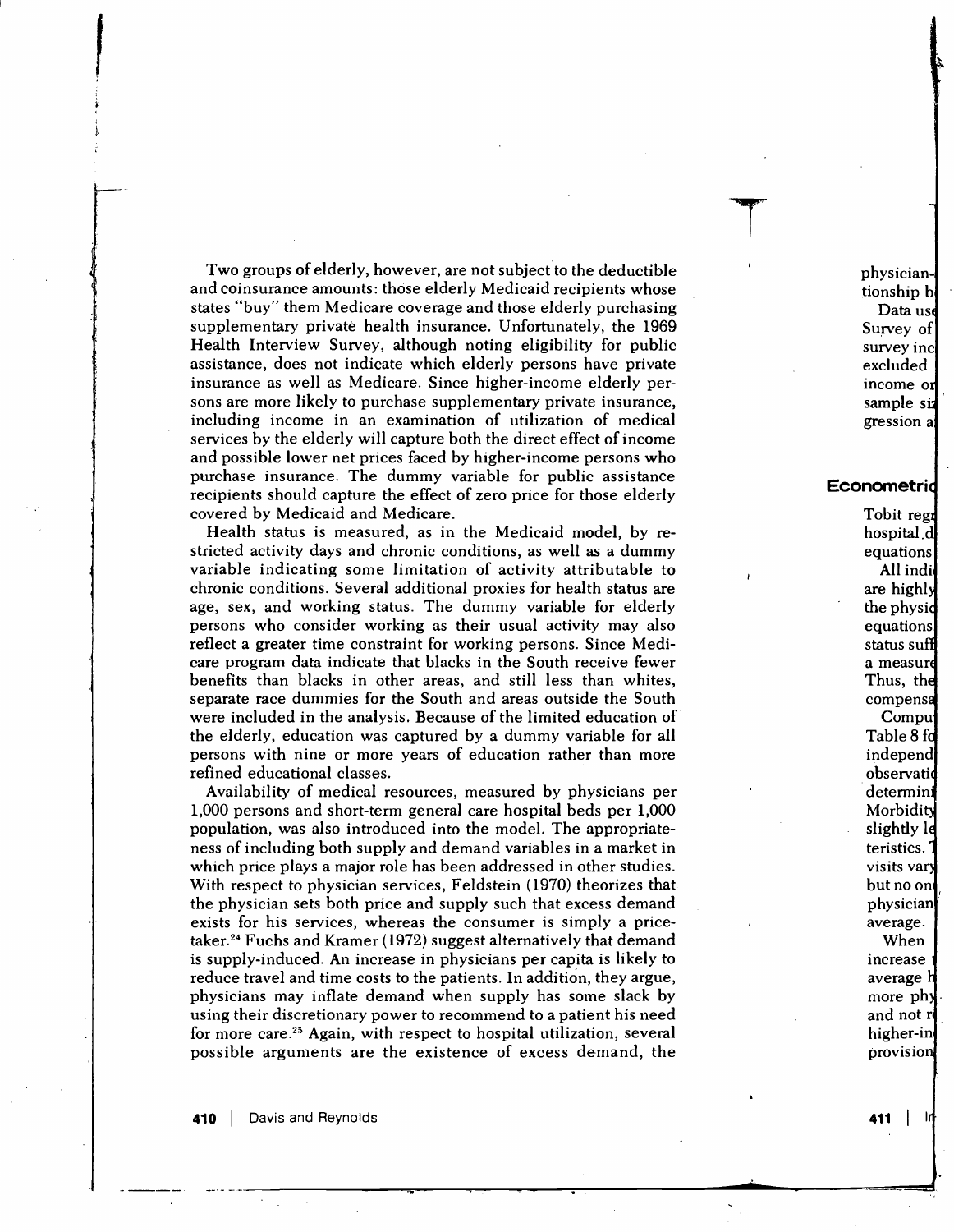physician-agent relationship, and the incompleteness of that relationship because of peer group pressure on the physician.26

Data used in the analysis are also from the 1969 Health Interview Survey of the National Center for Health Statistics. In 1969, the survey included 11,970 persons age 65 and over. Observations were excluded from this analysis for persons for whom either family income or education was unknown or not reported, reducing the sample size to 10,573. Like in the Medicaid estimates, Tobit regression analysis is employed.

#### Econometric Results for the Elderly

purchasing

•r those elderly

Tobit regression results are given in Table 7 for physician visits, hospital days, and hospital episodes. Chi-square tests indicate the equations to be statistically significant.

All indicators of morbidity contribute positively to utilization and are highly significant. Age, however, has a negative coefficient in the physician visit equation and positive coefficients in the hospital equations. Measures of morbidity apparently control for health status sufficiently to permit the age variable to act predominantly as a measure of the physical accessibility of services to the elderly. Thus, the very old are less likely to seek ambulatory care but compensate somewhat by utilizing more institutional care.

Computed annualized values of physician visits are shown in Table 8 for different incomes and health status levels, holding other independent variables constant at their mean values. The striking observation is that health status does play the predominant role in determining the number of physician visits a person will make. Morbidity measures of twice the mean levels typically cause slightly less than twice as many visits as average morbidity characteristics. This relationship is stable for all income classes. Physician visits vary more among income classes for persons in better health, but no one in good health, for example, will ordinarily receive more physician services than an elderly person whose health is only average.

When adjustment is made for health status, physician visits increase uniformly with income. As shown in Table 8, persons in average health and with incomes above \$15,000 made 70 per cent more physician visits than low-income persons in similar health and not receiving public assistance. The increase in utilization for higher-income persons may occur either because the cost-sharing provisions of Medicare are less of a deterrent to use as income rises

411 | Impact of Medicaid on Access to Medical Care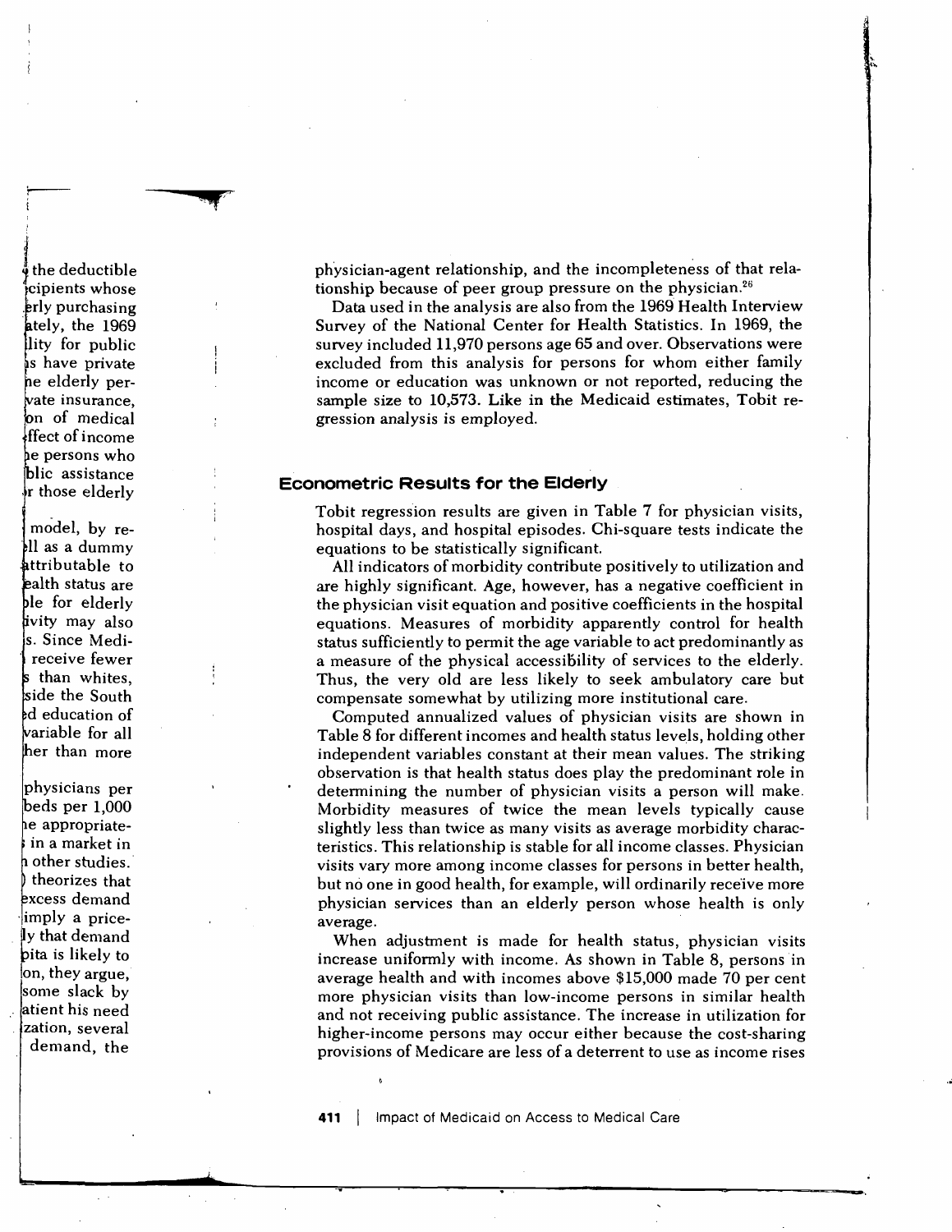|                            | Physician<br><b>Visits</b> | Hospital<br>Episodes | Hospital<br>Days |
|----------------------------|----------------------------|----------------------|------------------|
| Constant                   | $-1.954$                   | $-3.282$             | $-67.34$         |
|                            | (4.85)                     | (7.42)               | (8.53)           |
| <b>Chronic conditions</b>  | 0.314                      | 0.151                | 2.23             |
|                            | (13.91)                    | (6.90)               | (5.71)           |
| Limited in activity        | 0.302                      | 0.602                | 11.98            |
|                            | (3.93)                     | (8.15)               | (9.10)           |
| Age                        | $-0.018$                   | 0.008                | 0.15             |
|                            | (3.40)                     | (1.55)               | (1.76)           |
| Restricted activity        | 0.120                      | 0.115                | 2.02             |
| days                       | (16.83)                    | (17.24)              | (17.11)          |
| Income \$5,000-10,000      | 0.148                      | 0.253                | 3.71             |
|                            | (1.77)                     | (3.20)               | (2.63)           |
| Income \$10,000-15,000     | 0.301                      | 0.398                | 4.14             |
|                            | (2.25)                     | (3.13)               | (1.81)           |
| Income $$15,000 +$         | 0.720                      | 0.493                | 7.98             |
|                            | (5.01)                     | (3.46)               | (3.15)           |
| Public assistance          | 0.356                      | $-0.056$             | $-1.10$          |
| recipient                  | (2.60)                     | (0.41)               | (0.45)           |
| Family size                | $-0.066$                   | 0.015                | 0.43             |
|                            | (2.14)                     | (0.54)               | (0.86)           |
| Female                     | 0.143                      | $-0.062$             | $-1.25$          |
|                            | (2.16)                     | (0.99)               | (1.12)           |
| Individual education,      | 0.179                      | $-0.021$             | $-0.05$          |
| 9 years and over           | (2.66)                     | (0.33)               | (0.04)           |
| Working                    | $-0.066$                   | $-0.306$             | $-6.08$          |
|                            | (0.68)                     | (3.13)               | (3.45)           |
| <b>Black-South</b>         | $-0.559$                   | $-0.664$             | $-9.85$          |
|                            | (3.40)                     | (4.16)               | (3.47)           |
| <b>Black-outside South</b> | $-0.115$                   | $-0.050$             | 1.78             |
|                            | (0.62)                     | (0.28)               | (0.58)           |
| Physicians                 | 0.187                      | $-0.297$             | $-3.35$          |
|                            | (2.80)                     | (4.49)               | (2.86)           |
| Hospital beds              |                            | 0.072                | 2.29             |
|                            |                            | (1.20)               | (2.12)           |
| Chi-square                 | 899                        | 811                  | 786              |

### TABLE 7 Tobit Results, Persons Age 65 and Over, 1969

**The Contract of the Contract of the Contract of the Contract of the Contract of the Contract of the Contract of The Contract of The Contract of The Contract of The Contract of The Contract of The Contract of The Contract** 

NOTE: t statistics in parentheses.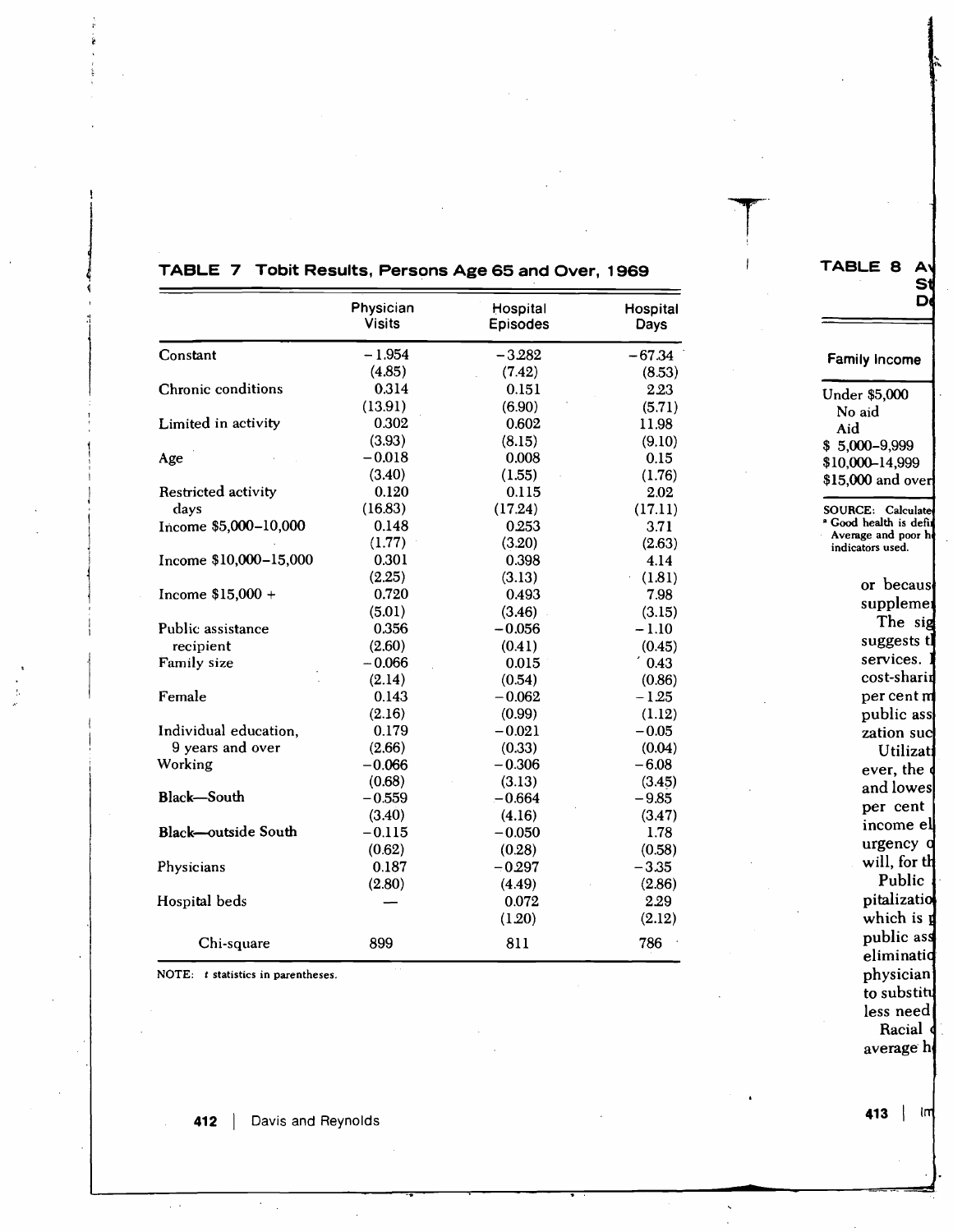# TABLE 8 Average Physician Visits for the Elderly, by Health Status and Family Income, Adjusted for Other Determinants

|                      |      | Health Status <sup>a</sup> - |       |
|----------------------|------|------------------------------|-------|
| <b>Family Income</b> | Good | Average                      | Poor  |
| Under \$5,000        |      |                              |       |
| No aid               | 2.78 | 5.64                         | 10.47 |
| Aid                  | 3.86 | 7.52                         | 13.42 |
| $$5,000-9,999$       | 3.14 | 6.60                         | 11.70 |
| \$10,000-14,999      | 3.75 | 7.27                         | 12.98 |
| \$15,000 and over    | 5.35 | 9.53                         | 16.98 |

SOURCE: Calculated from Table 7 and tabulations from the 1969 HIS.

'Good health is defined as no chronic conditions, limitation of activity, or restricted activity days. Average and poor health are defined at the mean and twice the mean level of the three morbidity indicators used.

or because higher-income persons are more likely to purchase supplementary private insurance and hence face a lower net price.

The significance of the public assistance recipients variable suggests that reduction in net price has a positive impact on use of services. Persons on public assistance, and hence likely to have cost-sharing amounts paid by state Medicaid plans, receive 30 to 40 per cent more services than other low-income persons not receiving public assistance, holding constant for other determinants of utilization such as health status, age, sex, race, and education.

Utilization of hospital services also increases with income; however, the difference in average hospital days between the highestand lowest-income groups is only 40 per cent as compared with a 70 per cent spread for outpatient visits (see Table 9). The lower income elasticity for hospital care may reflect the greater medical urgency of institutional care so that even lower-income persons will, for the most part, pay the hospital deductible (of \$44 in 1969).

Public assistance recipients do not differ significantly in hospitalization from other elderly persons with incomes under \$5,000, which is plausible for two reasons. There are no extra benefits for public assistance recipients under the hospital plan similar to the elimination of deductible and coinsurance amounts under the physician plan. In addition, the elderly on welfare are more likely to substitute physician visits for hospitalization, and thus they have less need to enter the hospital than poor persons not on welfare.

Racial differences in the South are substantial. Although their average health status is worse than for the population as a whole, $27$ 

413 I Impact of Medicaid on Access to Medical Care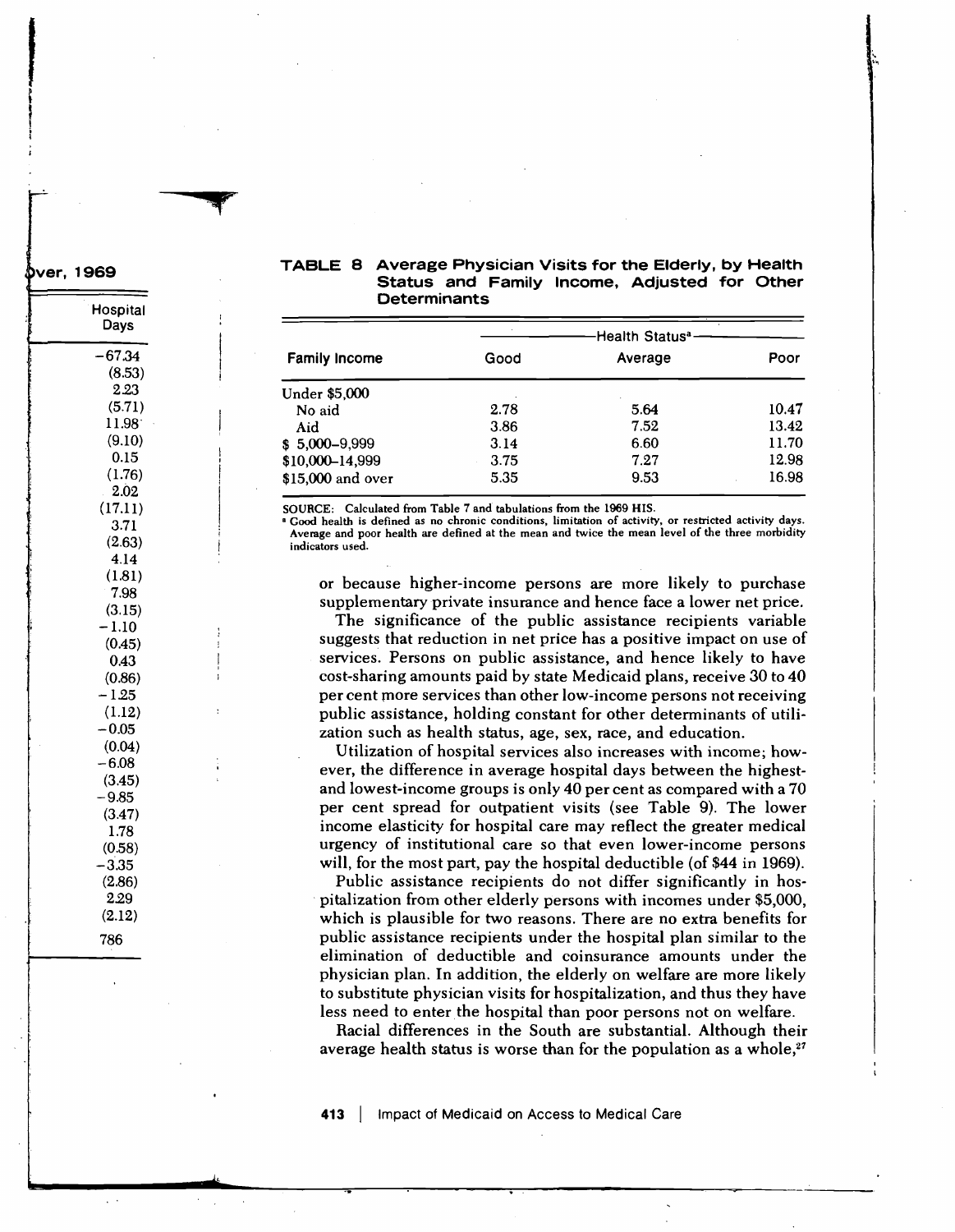|                      | -Health Statusª– |                          |      |  |  |
|----------------------|------------------|--------------------------|------|--|--|
| <b>Family Income</b> | Good             | Average                  | Poor |  |  |
|                      |                  | <b>Hospital Episodes</b> |      |  |  |
| <b>Under \$5,000</b> | .114             | .210                     | .362 |  |  |
| $$5,000 - 9,999$     | .140             | .250                     | .427 |  |  |
| \$10,000-14,999      | .159             | .285                     | .472 |  |  |
| \$15,000 and over    | .177             | .312                     | .512 |  |  |
|                      |                  | <b>Hospital Days</b>     |      |  |  |
| <b>Under \$5,000</b> | 2.31             | 4.21                     | 7.21 |  |  |
| $$5,000-9,999$       | 2.78             | 4.93                     | 8.16 |  |  |
| \$10,000-14,999      | 2.85             | 5.02                     | 8.29 |  |  |
| \$15,000 and over    | 3.52             | 6.06                     | 9.77 |  |  |

# TABLE 9 Average Hospital Utilization for the Elderly, by Health Status and Family Income, Adjusted for Other Determinants

T

<sup>a</sup> See Table 8 for definitions of health status levels.

elderly Southern blacks receive fewer ambulatory services than any income group. Elderly blacks in average health in the South make half as many physician visits (2.91 visits per person) as other persons age 65 and over if their income is under \$5,000, and they receive no public assistance and make two-thirds as many visits (6.67 visits per person) as others if they are in the highest-income class. By contrast, differences in use of physicians by race are not evident outside the South. Medicare has made no attempt to insist that physicians not discriminate among patients on the basis of race, arguing that Medicare merely reimburses patients for services received and does not enter into contractual agreements with physicians.

Racial differences in hospital care also exist in the South, although Medicare has attempted to enforce nondiscriminatory practices in hospitals.28 Elderly blacks in the South in average health spend 2.84 days in the hospital whereas other elderly persons average 4.60 days. This suggests that discrimination in hospitals may be as extensive as that shown by individual physicians in the South, although physicians are not required to assert compliance with provisions of the Civil Rights Act. In regions outside the South, blacks are not hospitalized significantly less than whites.

The availability of more physicians causes elderly persons to visit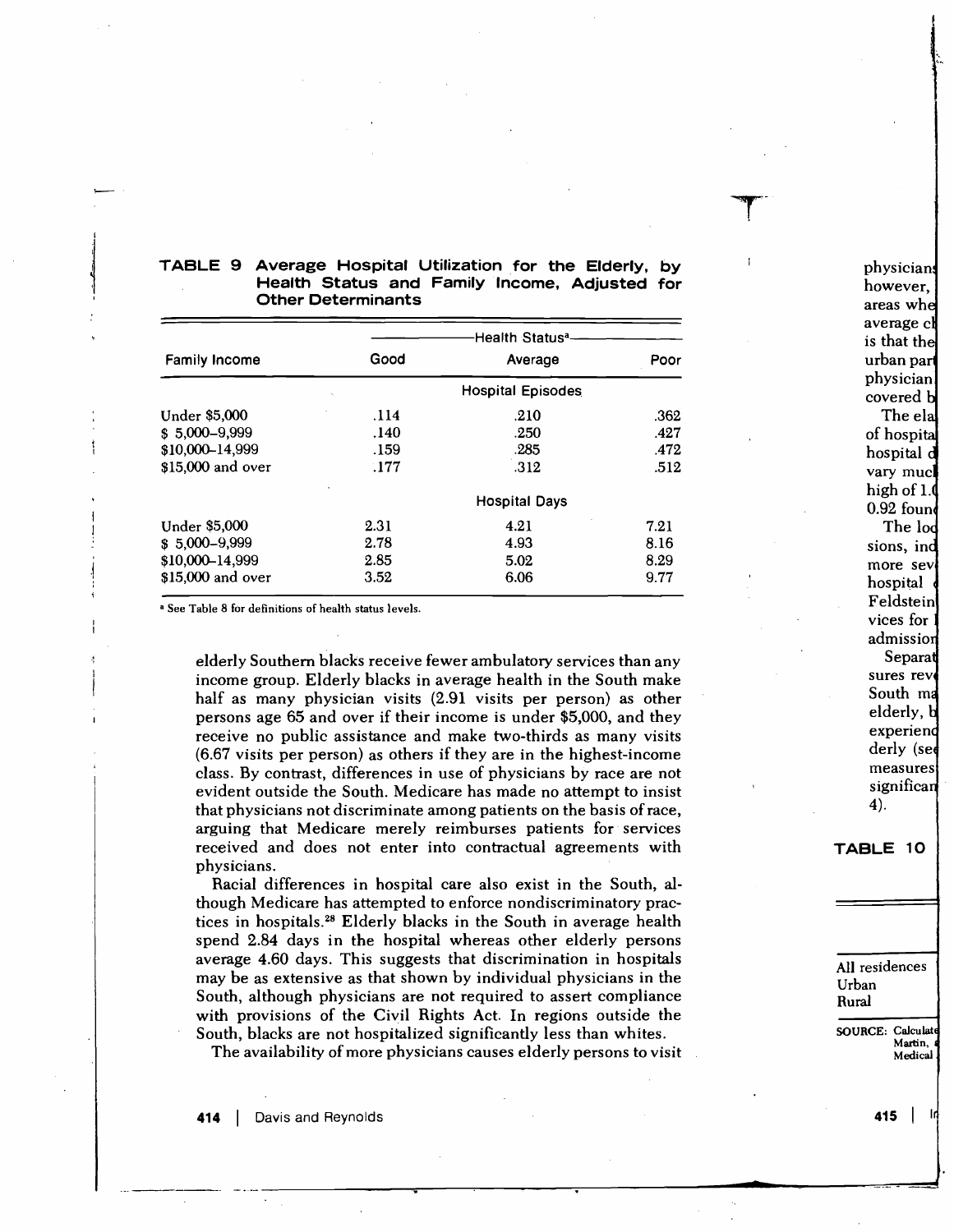physicians more often for reasons cited earlier. Table 10 shows, however, that the elasticity of supply is generally lower in those areas where the number of physicians per capita is the lowest (for average characteristics in those areas). An implication of this result is that there is perhaps a surfeit of physicians in the Northeast and urban parts of the West, since a large proportion of small changes in physician manpower in those areas may be absorbed by those covered by Medicare.

The elasticity of hospital episodes with respect to the availability of hospital beds is 0.47, whereas the elasticity estimated from the hospital day equation is 0.94. The hospital day elasticity does not vary much by region, ranging from a low of 0.88 in the West to a high of 1.01 in North Central states and is similar to the elasticity of  $0.92$  found by Feldstein for the whole population.<sup>29</sup>

The local supply of physicians contributes negatively to admissions, indicating that physicians are inclined to hospitalize only more severe cases among the elderly. Overall, the elasticity of hospital days with respect to physicians is  $-0.20$ , confirming Feldstein's suggestion that "better organization of physicians' services for Medicare patients could generally reduce costly hospital admission."3°

Separate estimates of utilization omitting the availability measures reveals that elderly persons in nonmetropolitan areas of the South make significantly fewer physician visits than the urban elderly, but rural elderly both in the South and outside the South experience somewhat more hospital episodes than the urban elderly (see Appendix 3, Table 3). Including both the availability measures and the geographical variables, however, eliminates the significance of the geographical variables (see Appendix 3, Table 4).

|                | All<br>Regions | Northeast         | <b>North Central</b> | South | West |
|----------------|----------------|-------------------|----------------------|-------|------|
| All residences | .80            | 1.00 <sub>1</sub> | .74                  | .61   | .93  |
| Urban          | .81            | 1.02              | .77                  | .62   | .94  |
| Rural          | .54            | .88               | .57                  | .47   | .57  |

## TABLE 10 Elasticities of Physician Utilization with Respect and Residence for Characteristics in those Areas

SOURCE: Calculated with data from Table 7, tabulations from the 1969 HIS, Haug, Robark, and Martin, and Distribution of Physicians in the United States, 1970 (Chicago American Medical Association, 1971).

415 | Impact of Medicaid on Access to Medical Care

**I** 

1

rvices than any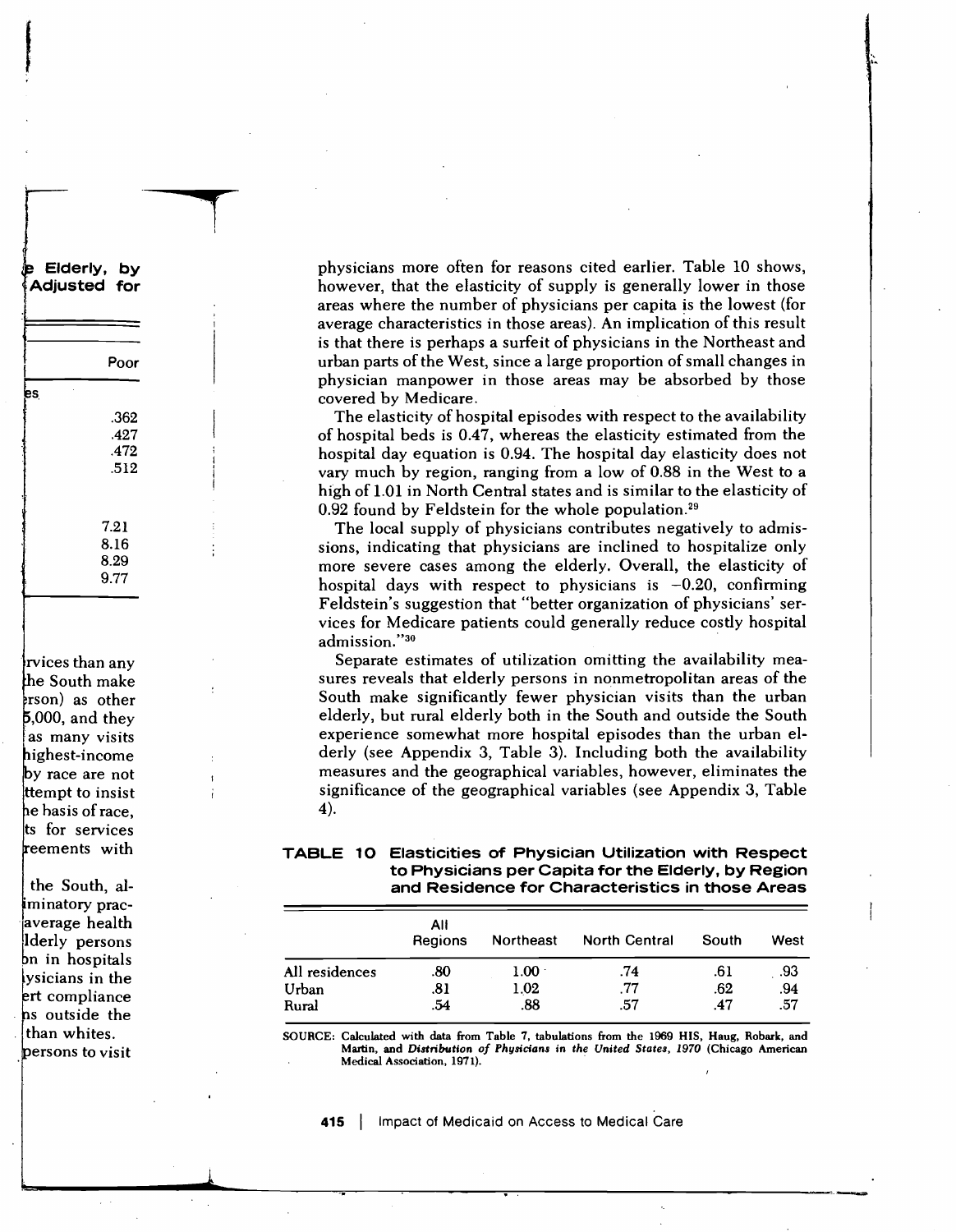Persons with more than eight years of education received significantly more ambulatory physician services, as did females. Education, although important in explaining physician visits, does not eliminate the significance of income as a major determinant of physician utilization. Neither education nor sex were significant in the hospital equations.

Elderly persons who still regularly work to earn an income are hospitalized less often and for shorter periods. The net effect of the financial constraint posed by losing time from being on the job is 38 per cent fewer hospital days than nonworking persons, holding other factors at their expected values. Working did not have an important effect on ambulatory care.

In summary, once adjustment is made for health status and other determinants, use of medical services increases uniformly with income. Elimination of cost-sharing requirements under the physician plan for Medicaid recipients, however, brings their utilization up to that of the middle-income elderly. The results suggest that discrimination against blacks in the South by physicians and hospitals may be substantial—racial differences cannot be attributed solely to differences in income or education. Use of both physician and hospital services by the elderly is sensitive to the availability of medical services.

#### 4. IMPLICATIONS FOR NATIONAL HEALTH **INSURANCE**

An analysis of experience with utilization of medical services under Medicare and Medicaid yields three major implications in the current consideration of national health insurance. First, financing medical care can have, and has had, a major impact on helping covered persons receive needed medical care services. The major failure—at least of Medicaid—is not in what it tried to do, but in what was not attempted—namely, widespread coverage of all poor persons regardless of welfare status. As a consequence, those poor persons excluded from Medicaid—estimated at 9 million persons in 1974—have failed to achieve adequate and equitable access to medical services. Extension of medical care financing to these persons, either through reform of Medicaid or national health insurance, should be a top priority.

Second, experience with Medicare reveals that imposition of uniform cost-sharing provisions (deductible and coinsurance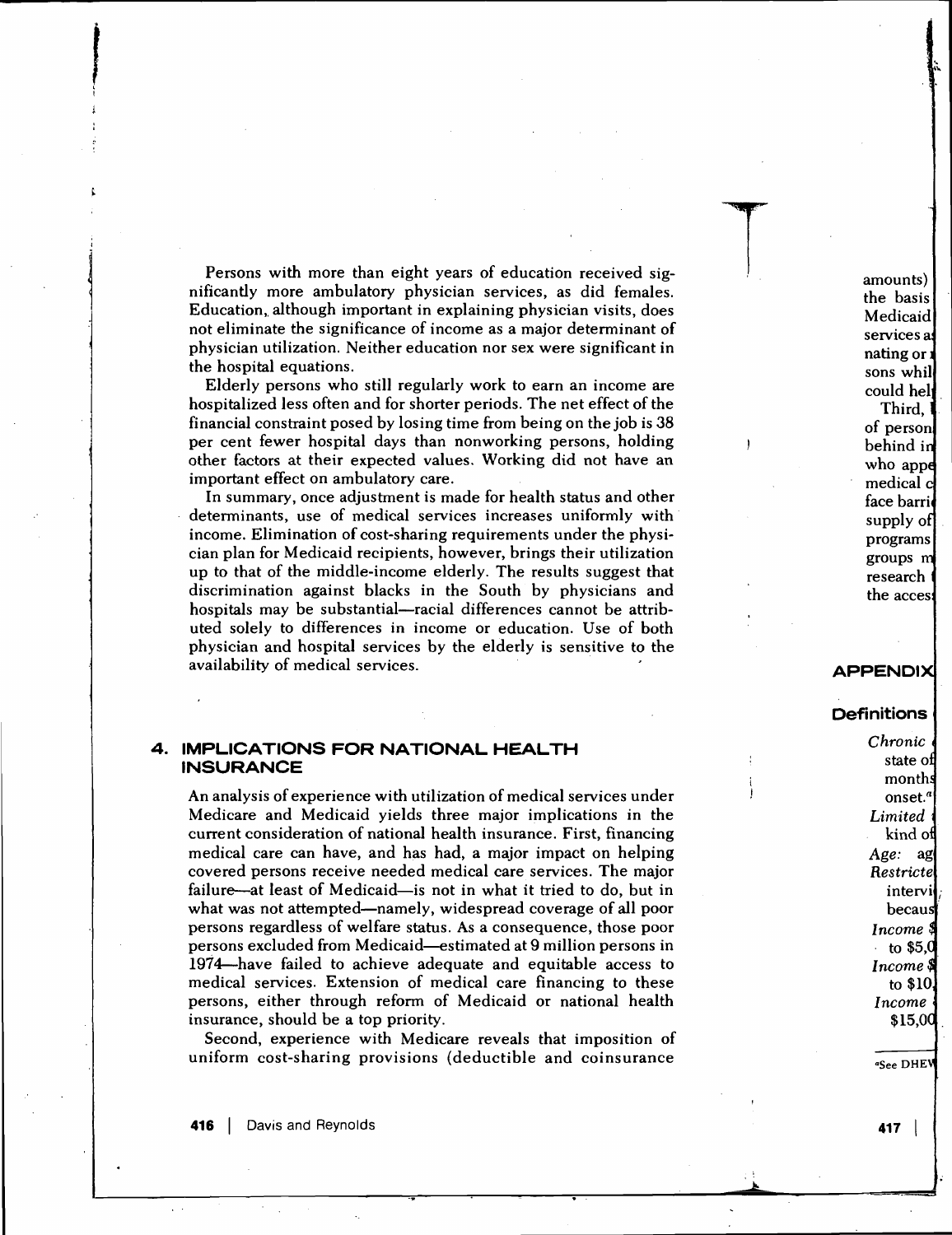amounts) results in wide disparities in use of medical services on the basis of income. However, eliminating these payments for Medicaid recipients enabled them to receive similar amounts of services as middle-income elderly persons. This suggests that eliminating or reducing cost-sharing provisions for all lower-income persons while retaining some cost-sharing for higher-income persons could help to achieve greater equality in access to care.

Third, both Medicare and Medicaid confirm that certain groups of persons, even if covered by medical care financing plans, lag behind in access to care. This is a serious problem for minorities, who appear to continue to face substantial discrimination in the medical care market. Rural residents and persons in the South also face barriers to utilization of services, largely as a result of a limited supply of medical manpower. Supplementary health care delivery programs designed to meet the special needs of these population groups must be an essential part of health care policy. Further research to determine the most effective approaches to improving the access to care of these groups is urgently needed. mounts) results in wide disparities in use of medical services on<br>he hasis of income. However, eliminating these payments for<br>decision deplents enabled them to receive similar amounts of<br>derivents are defined to the servi

#### APPENDIX 1

**I** 

 $\overline{\phantom{a}}$ 

 $\mathbf{u}$ 

 $\mathbf{I}$ 

#### Definitions of Independent Variables

Chronic conditions: number of conditions (any departures from state of physical or mental well-being) occurring more than three months prior to interview or classified as chronic regardless of onset.<sup>a</sup>

Limited in activity:  $1$  if chronic conditions limit the amount or kind of major or minor activity normally performed; 0 otherwise. Age: age in years at last birthday.

- Restricted activity days: number of days in two weeks prior to the interview a person reduces amount or kind of normal activity because of a specific illness or injury.
- Income  $$5,000-9,999$ : 1 if family income is greater than or equal to \$5,000 and less than \$9,999; 0 otherwise.
- Income  $$10,000-14,999$ : 1 if family income is greater than or equal to \$10,000 and less than \$14,999; 0 otherwise.

Income  $$15,000+:$  1 if family income is greater than or equal to \$15,000; 0 otherwise.

<sup>&</sup>lt;sup>a</sup>See DHEW, "Current Estimates-1969," p. 41.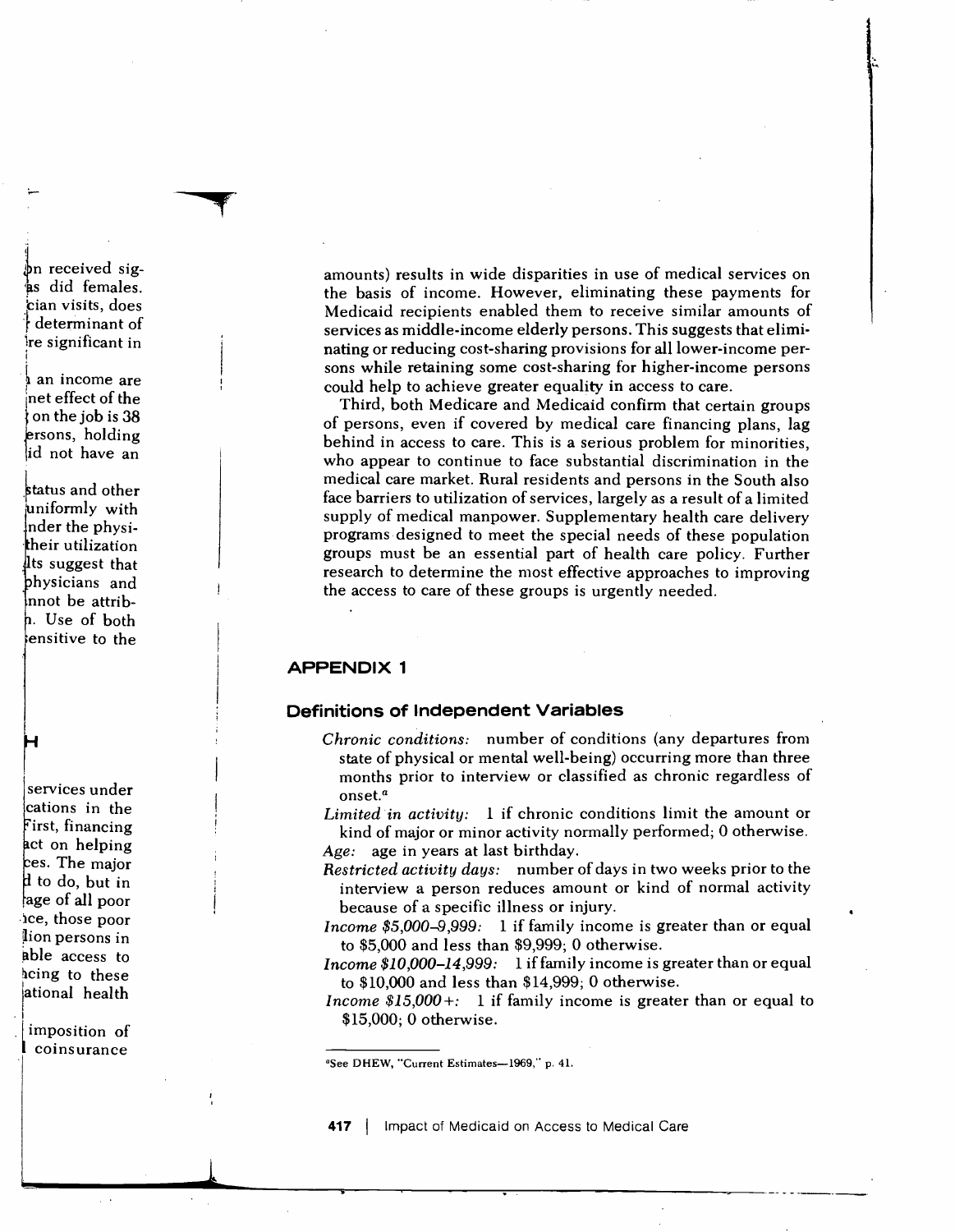- Family size: number of related household members; coded 8 if family has more than 8 members.
- Public assistance: 1 if person is recipient of public assistance other than social security or pensions at time of interview and family income is less than \$5,000; 0 otherwise.

 $Black-South: 1 if black living in the South: 0 otherwise.$ 

- $Black—outside South: 1 if black living outside the South: 0$ otherwise.
- MDPC: nonfederal patient care physicians per 1,000 population (see Section 1 for source and description of construction of this variable).
- BedPC: number of nonfederal short-term general and other special hospital beds per 1,000 population (see Section 1 for source and description of construction of this variable).
- Education  $9 + years: 1$  if education of individual is greater than 8 years; 0 otherwise.
- Work: 1 if major activity in twelve months prior to interview was working to earn a living or working as paid for a family business or farm; 0 otherwise.

Female: 1 if female; 0 if male.

Source (unless otherwise noted above): U.S. Department of Health, Education and Welfare, National Center for Health Statistics, "Current Estimates from the Health Interview Survey—1969," Vital and Health Statistics Series 10, Number 63 (Washington, D.C.: U.S. Government Printing Office, 1971).

#### APPENDIX 2

 $\mathbf{f}(\mathbf{r})$ 

| Physician<br><b>Visits</b> | <b>All Persons</b> | Under 17 | $17 - 44$ | 45-64  | 65 and<br>over |
|----------------------------|--------------------|----------|-----------|--------|----------------|
| Constant                   | 1.50               | 1.02     | 1.92      | 0.88   | 2.27           |
|                            | (16.52)            | (7.07)   | (11.91)   | (4.00) | (8.13)         |
| Income                     | 1.01               | 0.93     | 0.32      | 1.22   | 0.73           |
| \$5,000-9,999              | (9.64)             | (5.60)   | (1.76)    | (4.97) | (1.82)         |
| Income                     | 1.28               | 1.26     | 0.48      | 1.21   | 1.46           |
| \$10,000-14,999            | (10.90)            | (6.97)   | (2.37)    | (4.43) | (2.20)         |
| Income                     | 1.60               | 1.58     | 0.72      | 1.56   | 4.36           |
| $$15,000+$                 | (11.78)            | (7.44)   | (3.08)    | (5.34) | (5.94)         |

 $\overline{\phantom{0}}$ 

# TABLE 1 Ordinary Least Squares Estimates of Physician<br>Visits, by Age Group, 1969<sup>a</sup>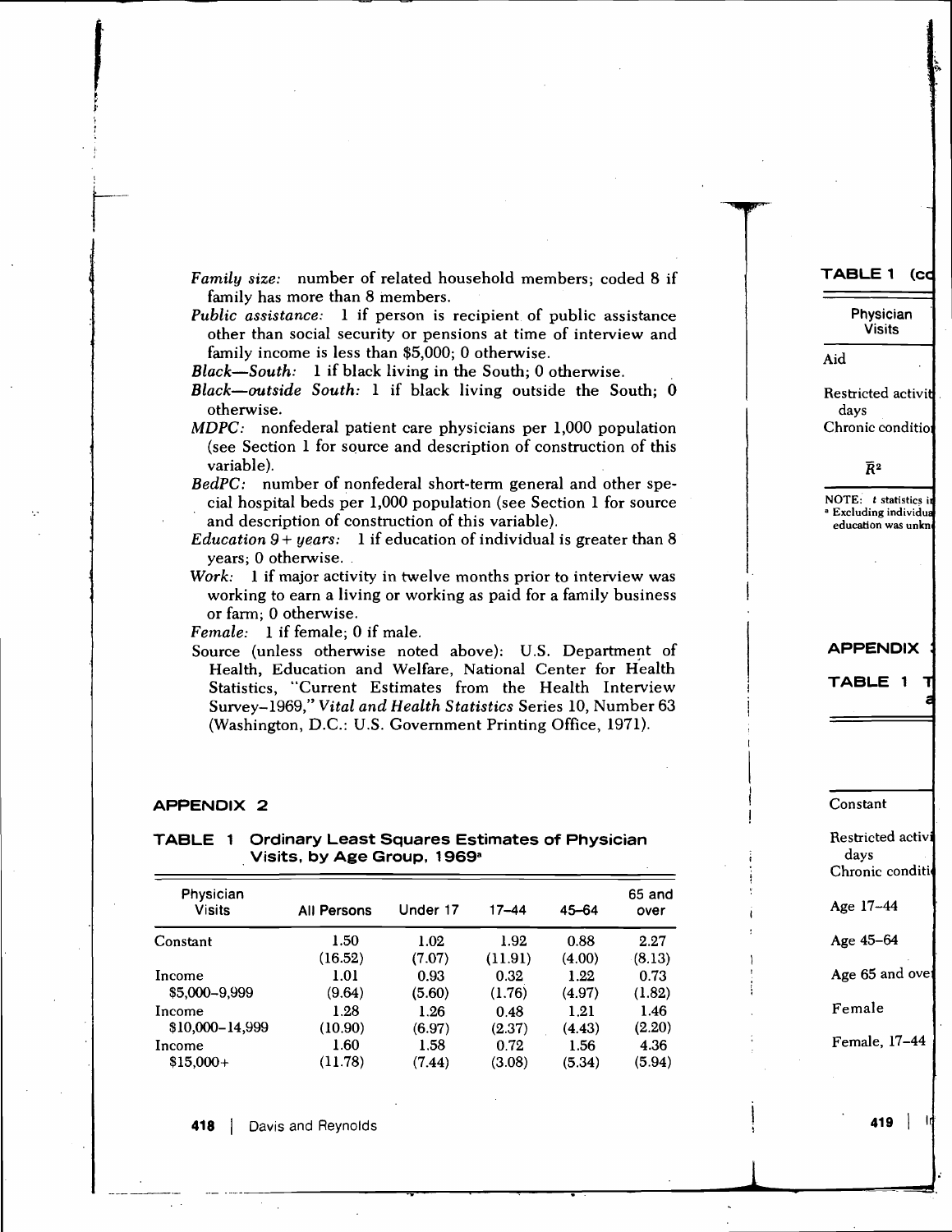| Physician<br><b>Visits</b>  | <b>All Persons</b> | Under 17 | 17–44   | 45-64   | 65 and<br>over |
|-----------------------------|--------------------|----------|---------|---------|----------------|
| Aid                         | 0.92               | 0.57     | 1.76    | 1.24    | 0.31           |
|                             | (3.60)             | (1.78)   | (3.18)  | (1.60)  | (0.40)         |
| Restricted activity<br>days | 0.08               | 0.14     | 0.10    | 0.06    | 0.04           |
|                             | (110.56)           | (93.39)  | (72.26) | (46.88) | (21.72)        |
| Chronic conditions          | 1.62               | 2.86     | 2.02    | 1.84    | 1.56           |
|                             | (41.46)            | (23.47)  | (26.36) | (24.49) | (14.17)        |
| $\bar{R}^2$                 | .12                | .19      | .14     | .13     | .08            |

# TABLE 1 (concluded) TABLE 1 (concluded)

Excluding individuals reporting family income unknown, those under 17 for whom head of household education was unknown, and those 17 and older for whom individual education was unknown.

#### APPENDIX 3

 $\mathsf{I}_{\mathsf{I}}$ 

 $\mathbf l$ 

 $\vert$ ith Interview

#### Public Assistance Recipients Other Low-Income Persons<br>
Physician Hospital Hospital Physician Hospital Hospital<br>
Visits Episodes Days<br>
Constant -1.718 -2.507 -51.29 -2.950 -3.264 -49.05<br>
(8.03) (10.25) (10.57) (27.89) (33.3 Public Assistance Recipients Other Low-Income Persons Physician Hospital Hospital Physician Hospital Hospital Visits Episodes Days Visits Episodes Days Constant — 1.718 —2.507 —51.29 —2.950 —3264 —49.05 (8.03) (10.25) (10.57) (27.89) (33.31) (33.20) days (9.95) (8.81) (8.81) (8.63) (32.32) (22.50) (23.29) Chronic conditions 0.318 0.205 3.32 0.318 0.205 3.32 0.342 0252 3.93 (7.88) (4.44) (3.66) (1920)  $(15.29)$ (15.96) —0.357  $-0.162$  1.63 0242 4.66 Age 17—44 1.63 —0.160 (1.30) (0.53) (027) (1.58) (2.56) (328) Age 45—64 —0.172  $-0.073$  3.65 3.65 —0.183 0.395 6.51 (0.87) (0.32) (0.80) (2.21) (5.13) (5.62) Age  $65$  and over  $-0.410$  $-0.200 6.85$ 0.580 9.44  $6.85 -0.147 0.58$ (2.08) (0.87) (1.52) (1.77) (7.59) (821) Female —0.007  $-8.06$  0.150  $0.150 -0.200 -3.48$ —0.393 —3.48  $(0.06)$ (2.62) (2.69) (2.63) (3.74) (4.34) Female, 17—44. 0.956 1.961 29.55 0.514 1241 1527 $(3.20)$  $(5.86)$  $(4.53)$  $(4.83)$  $(12.83)$  $(10.48)$

# TABLE 1 Tobit Results—Public Assistance Recipients and Other Low-Income Persons, 1 969a.

#### 419 | Impact of Medicaid on Access to Medical Care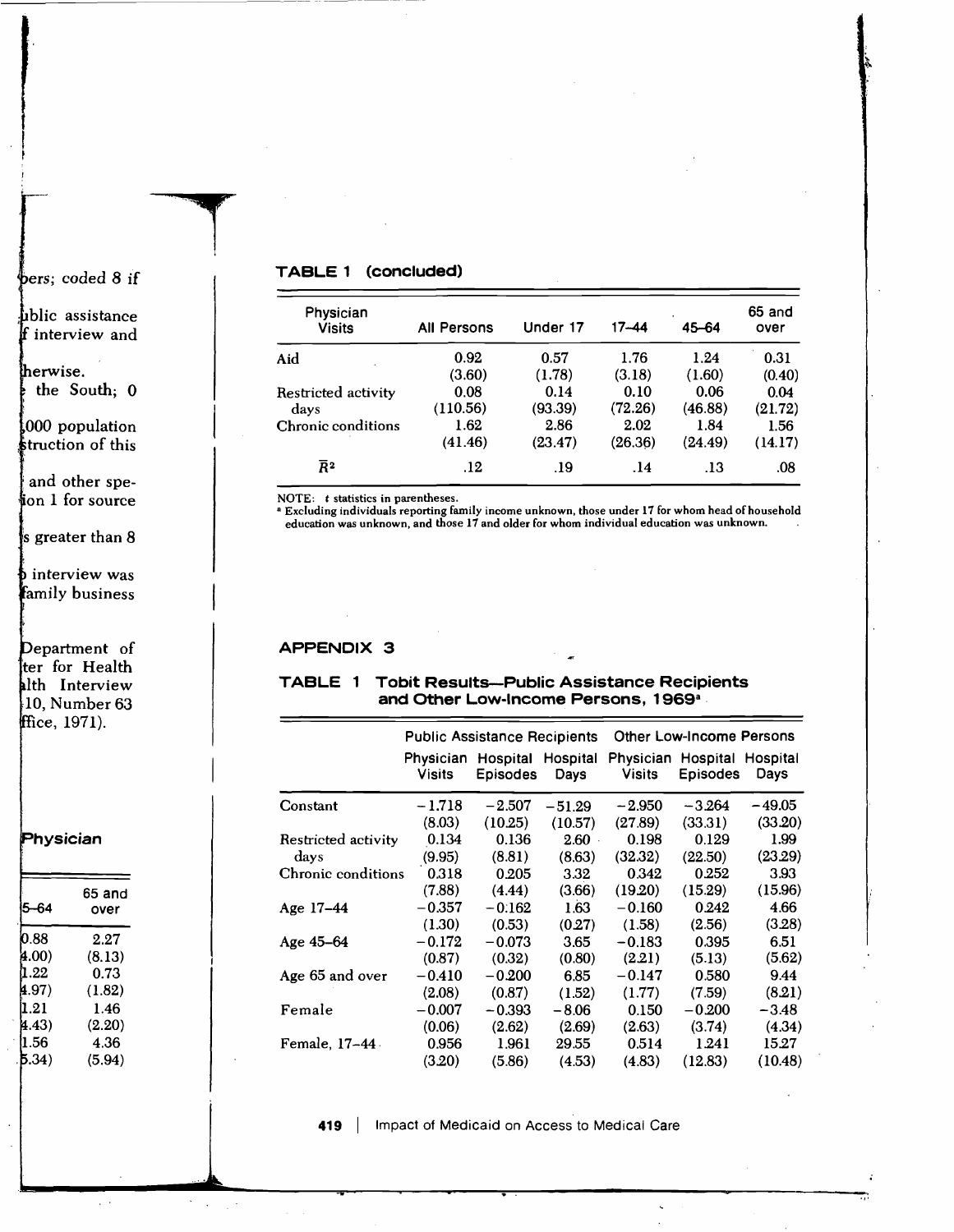#### TABLE 1 (concluded)

|                         |          |                 |         | Public Assistance Recipients Other Low-Income Persons  |                               |         |
|-------------------------|----------|-----------------|---------|--------------------------------------------------------|-------------------------------|---------|
|                         | Visits   | <b>Episodes</b> | Days    | Physician Hospital Hospital Physician<br><b>Visits</b> | Hospital Hospital<br>Episodes | Days    |
| Head of household       | $-0.126$ | 0.140           | 3.88    | 0.123                                                  | 0.175                         | 2.23    |
| education, 9-12<br>yrs. | (1.04)   | (1.02)          | (1.42)  | (2.33)                                                 | (3.63)                        | (3.06)  |
| Head of household       | 0.522    | $-0.081$        | $-3.26$ | 0.088                                                  | $-0.063$                      | $-1.16$ |
| education > 12<br>yrs.  | (1.79)   | (0.33)          | (0.45)  | (1.05)                                                 | (0.81)                        | (0.99)  |
| Family size             | $-0.137$ | $-0.097$        | $-2.33$ | $-0.079$                                               | 0.008                         | 0.04    |
|                         | (4.33)   | (2.69)          | (3.23)  | (5.12)                                                 | (0.57)                        | (0.17)  |
| Working                 | 0.055    | $-0.091$        | $-0.50$ | $-0.020$                                               | $-0.323$                      | $-5.31$ |
|                         | (0.23)   | (0.35)          | (0.10)  | (0.32)                                                 | (5.77)                        | (6.27)  |
| Black-South             | $-0.168$ | $-0.558$        | $-8.27$ | $-0.454$                                               | $-0.518$                      | $-6.90$ |
|                         | (1.08)   | (2.89)          | (2.16)  | (5.52)                                                 | (6.84)                        | (6.03)  |
| Black—outside           | $-0.315$ | $-0.129$        | 0.22    | $-0.025$                                               | $-0.111$                      | $-1.44$ |
| South                   | (2.16)   | (0.80)          | (0.07)  | (0.27)                                                 | (1.27)                        | (1.08)  |
| Non SMSA—South          | $-0.245$ | $-0.265$        | $-5.13$ | $-0.269$                                               | $-0.003$                      | $-1.47$ |
|                         | (1.61)   | (1.45)          | (1.42)  | (4.41)                                                 | (0.05)                        | (1.77)  |
| Non SMSA-               | 0.094    | 0.552           | 9.34    | $-0.186$                                               | $-0.029$                      | $-1.49$ |
| outside South           | (0.60)   | (3.18)          | (2.70)  | (3.06)                                                 | (0.52)                        | (1.78)  |
| Chi-square              | 394      | 345             | 303     | 2268                                                   | 1736                          | 1728    |

NOTE: t statistics in parentheses. 'Persons with family income under \$5,000.

|                     | Public Assistance Recipients  Other Low-Income Persons |                 |                |                  |                                                                  |                     |  |
|---------------------|--------------------------------------------------------|-----------------|----------------|------------------|------------------------------------------------------------------|---------------------|--|
|                     | Physician<br><b>Visits</b>                             | <b>Episodes</b> | Days           | <b>Visits</b>    | Hospital Hospital Physician Hospital Hospital<br><b>Episodes</b> | Davs                |  |
| Constant            | $-1.887$                                               | $-1.874$        | $-51.40$       | $-3.302$         | $-3.010$                                                         | $-50.10$<br>(13.00) |  |
| Restricted activity | (4.88)<br>0.134                                        | (2.67)<br>0.135 | (3.69)<br>2.60 | (18.77)<br>0.198 | (11.71)<br>0.130                                                 | 1.99                |  |
| days                | (9.96)                                                 | (8.76)          | (8.62)         | (32.31)          | (22.53)                                                          | (23.33)             |  |

#### 420 | Davis and Reynolds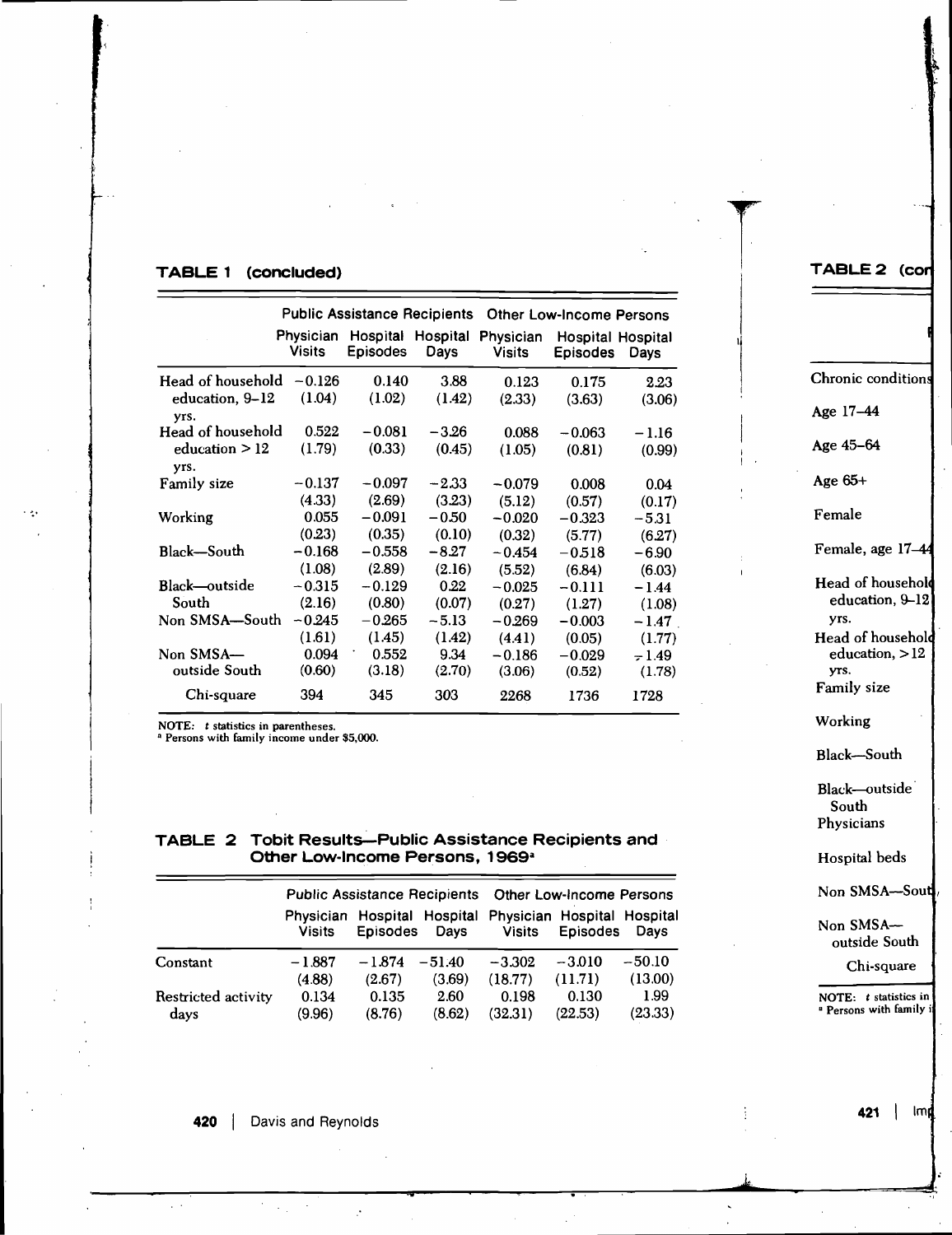$\mathbf{L}$ 

|                           | <b>Visits</b> | <b>Episodes</b> | Days    | Physician Hospital Hospital Physician<br><b>Visits</b> | <b>Hospital Hospital</b><br>Episodes | Days    |
|---------------------------|---------------|-----------------|---------|--------------------------------------------------------|--------------------------------------|---------|
| <b>Chronic conditions</b> | 0.319         | 0.203           | 3.32    | 0.342                                                  | 0.252                                | 3.93    |
|                           | (7.89)        | (4.39)          | (3.66)  | (19.22)                                                | (15.27)                              | (15.95) |
| Age 17-44                 | $-0.359$      | $-0.160$        | 1.67    | $-0.163$                                               | 0.244                                | 4.70    |
|                           | (1.31)        | (0.52)          | (0.28)  | (1.61)                                                 | (2.59)                               | (3.31)  |
| Age 45-64                 | $-0.170$      | 0.068           | 3.64    | $-0.181$                                               | 0.391                                | 6.46    |
|                           | (0.86)        | (0.29)          | (0.80)  | (2.18)                                                 | (5.08)                               | (5.58)  |
| Age $65+$                 | $-0.404$      | 0.182           | 6.81    | $-0.147$                                               | 0.578                                | 9.36    |
|                           | (2.04)        | (0.80)          | (1.50)  | (1.78)                                                 | (7.56)                               | (8.13)  |
| Female                    | $-0.073$      | $-0.396$        | $-8.06$ | 0.149                                                  | $-0.199$                             | $-3.48$ |
|                           | (0.06)        | (2.64)          | (2.70)  | (2.60)                                                 | (3.74)                               | (4.35)  |
| Female, age 17-44         | 0.954         | 1.967           | 29.54   | 0.518                                                  | 1.238                                | 15.22   |
|                           | (3.20)        | (5.88)          | (4.53)  | (4.88)                                                 | (12.79)                              | (10.45) |
| Head of household         | $-0.123$      | 0.131           | 3.87    | 0.125                                                  | 0.175                                | 2.25    |
| education, 9-12<br>yrs.   | (1.01)        | (0.96)          | (1.42)  | (2.37)                                                 | (3.62)                               | (3.10)  |
| Head of household         | 0.530         | $-0.096$        | $-3.28$ | 0.093                                                  | $-0.066$                             | $-1.15$ |
| education, $>12$<br>yrs.  | (1.81)        | (0.26)          | (0.45)  | (1.12)                                                 | (0.85)                               | (0.98)  |
| Family size               | $-0.134$      | $-0.103$        | $-2.34$ | $-0.078$                                               | 0.007                                | 0.03    |
|                           | (4.23)        | (2.83)          | (3.22)  | (5.03)                                                 | (0.48)                               | (0.12)  |
| Working                   | 0.060         | $-0.103$        | $-0.53$ | $-0.020$                                               | $-0.324$                             | $-5.33$ |
|                           | (0.26)        | (0.39)          | (0.10)  | (0.32)                                                 | (5.78)                               | (6.30)  |
| Black-South               | $-0.156$      | $-0.605$        | $-8.25$ | $-0.439$                                               | $-0.522$                             | $-6.71$ |
|                           | (0.99)        | (3.03)          | (2.09)  | (5.32)                                                 | (6.81)                               | (5.78)  |
| Black-outside             | $-0.321$      | $-0.096$        | 0.18    | $-0.052$                                               | $-0.091$                             | $-1.47$ |
| South                     | (2.19)        | (0.57)          | (0.05)  | (0.55)                                                 | (1.01)                               | (1.09)  |
| Physicians                | 0.095         | $-0.198$        | $-0.66$ | 0.226                                                  | $-0.273$                             | $-3.34$ |
|                           | (0.53)        | (0.91)          | (0.16)  | (2.52)                                                 | (3.16)                               | (2.60)  |
| Hospital beds             |               | $-0.067$        | 0.32    |                                                        | 0.042                                | 1.56    |
|                           |               | (0.41)          | (0.10)  |                                                        | (0.83)                               | (2.04)  |
| Non SMSA-South            | $-0.151$      | $-0.480$        | $-5.70$ | $-0.062$                                               | $-0.233$                             | $-3.91$ |
|                           | (0.65)        | (1.77)          | (1.06)  | (0.61)                                                 | (2.43)                               | (2.72)  |
| Non SMSA-                 | 0.176         | 0.403           | 8.68    | $-0.015$                                               | $-0.244$                             | $-4.45$ |
| outside South             | (0.79)        | (1.51)          | (1.63)  | (0.17)                                                 | (2.82)                               | (3.44)  |
| Chi-square                | 374           | 337             | 303     | 2274                                                   | 1740                                 | 1746    |

NOTE: t statistics in parentheses. 'Persons with family income under \$5,000.

#### 421 | Impact of Medicaid on Access to Medical Care

 $\vert \cdot$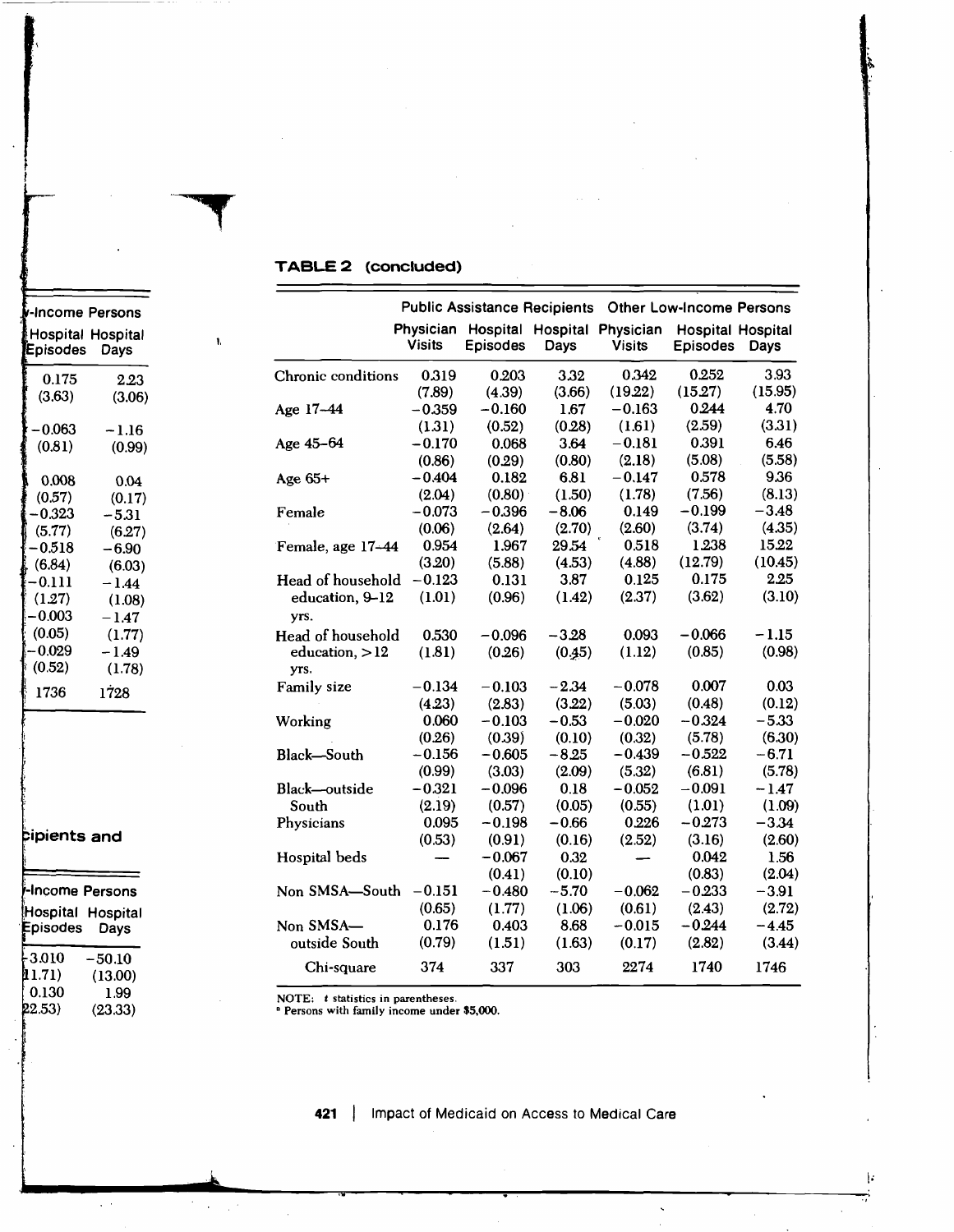|                            | Physician<br><b>Visits</b> | Hospital<br><b>Episodes</b> | Hospital<br>Days |
|----------------------------|----------------------------|-----------------------------|------------------|
| Constant                   | $-1.691$                   | $-3.403$                    | $-62.43$         |
|                            | (4.27)                     | (9.15)                      | (9.44)           |
| <b>Chronic</b> conditions  | 0.315                      | 0.153                       | 2.25             |
|                            | (13.94)                    | (7.00)                      | (5.78)           |
| Limited in activity        | 0.306                      | 0.603                       | 12.00            |
|                            | (3.98)                     | (8.16)                      | (9.11)           |
| Age                        | $-0.018$ .                 | 0.007                       | 0.15             |
|                            | (3.42)                     | (1.51)                      | (1.75)           |
| <b>Restricted activity</b> | 0.120                      | 0.115                       | 2.02             |
| days                       | (16.82)                    | (17.23)                     | (17.11)          |
| Income \$5,000-9,999       | 0.160                      | 0.233                       | 3.41             |
|                            | (1.91)                     | (2.95)                      | (2.42)           |
| Income \$10,000-14,999     | 0.324                      | 0.370                       | 3.65             |
|                            | (2.42)                     | (2.91)                      | (1.59)           |
| Income \$15,000+           | 0.743                      | 0.457                       | 7.42             |
|                            | (5.18)                     | (3.21)                      | (2.93)           |
| Public assistance          | 0.383                      | $-0.063$                    | $-1.14$          |
| recipient                  | (2.79)                     | (0.46)                      | (0.47)           |
| Family size                | $-0.067$                   | 0.020                       | $-0.48$          |
|                            | (2.17)                     | (0.70)                      | (0.96)           |
| Female                     | 0.143                      | $-0.061$                    | $-1.24$          |
|                            | (2.16)                     | (0.97)                      | (1.11)           |
| Individual education,      | 0.178                      | $-0.027$                    | $-0.29$          |
| 9 years and over           | (2.63)                     | (0.42)                      | (0.25)           |
| Working                    | $-0.065$                   | $-0.303$                    | $-5.96$          |
|                            | (0.66)                     | (3.09)                      | (3.38)           |
| Black-South                | $-0.521$                   | $-0.643$                    | $-9.98$          |
|                            | (3.21)                     | (4.03)                      | (3.53)           |
| <b>Black-outside South</b> | $-0.095$                   | $-0.082$                    | 1.41             |
|                            | (0.52)                     | (0.47)                      | (0.46)           |
| Non SMSA-South             | $-0.242$                   | 0.169                       | 0.56             |
|                            | (2.66)                     | (2.01)                      | (0.37)           |
| Non SMSA-outside South     | $-0.005$                   | 0.179                       | 1.69             |
|                            | (0.06)                     | (2.43)                      | (1.28)           |
| Chi-square                 | 898                        | 800                         | 799              |

### TABLE 3 Tobit Results-Persons Age 65 and Over, 1969

NOTE: t statistics in parentheses.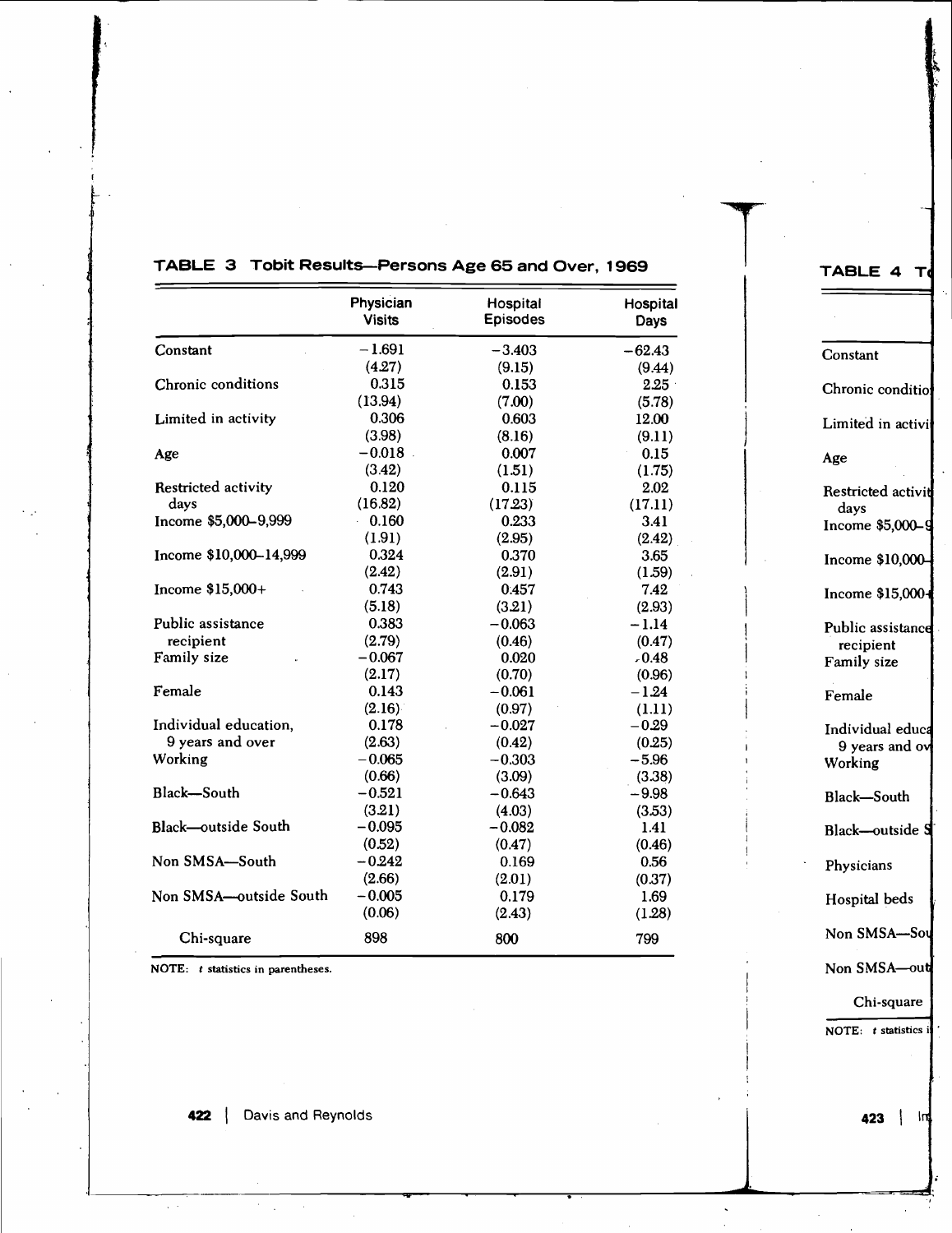|                        | Physician<br><b>Visits</b> | Hospital<br><b>Episodes</b> | Hospital<br>Days |
|------------------------|----------------------------|-----------------------------|------------------|
| Constant               | $-2.072$                   | $-3.107$                    | $-63.22$         |
|                        | (4.81)                     | (6.55)                      | (7.48)           |
| Chronic conditions     | 0.317                      | 0.151                       | 2.23             |
|                        | (14.02)                    | (6.90)                      | (5.71)           |
| Limited in activity    | 0.304                      | 0.603                       | 12.00            |
|                        | (3.95)                     | (8.17)                      | (9.11)           |
| Age                    | $-0.018$                   | 0.008                       | 0.16             |
|                        | (3.45)                     | (1.57)                      | (1.79)           |
| Restricted activity    | 0.120                      | 0.115                       | 2.02             |
| days                   | (16.82)                    | (17.24)                     | (17.11)          |
| Income \$5,000-9,999   | 0.145                      | 0.253                       | 3.72             |
|                        | (1.73)                     | (3.20)                      | (2.64)           |
| Income \$10,000-14,999 | 0.309                      | 0.392                       | 3.99             |
|                        | (2.30)                     | (3.08)                      | (1.74)           |
| Income \$15,000+       | 0.721                      | 0.492                       | 7.94             |
|                        | (5.02)                     | (3.45)                      | (3.13)           |
| Public assistance      | 0.370                      | $-0.044$                    | $-0.82$          |
| recipient              | (2.69)                     | (0.32)                      | (0.34)           |
| Family size            | $-0.063$                   | 0.015<br>k,                 | 0.43             |
|                        | (2.05)                     | (0.55)                      | (0.86)           |
| Female                 | 0.144                      | $-0.064$                    | -1.30            |
|                        | (2.17)                     | (1.02)                      | (1.17)           |
| Individual education,  | 0.181                      | $-0.025$                    | $-0.14$          |
| 9 years and over       | (2.67)                     | (0.39)                      | (0.12)           |
| Working                | $-0.066$                   | $-0.304$                    | $-6.02$          |
|                        | (0.67)                     | (3.10)                      | (3.42)           |
| Black-South            | $-0.491$                   | $-0.670$                    | $-10.03$         |
|                        | (2.93)                     | (4.17)                      | (3.52)           |
| Black-outside South    | $-0.122$                   | $-0.055$                    | 1.64             |
|                        | (0.67)                     | (0.32)                      | (0.54)           |
| Physicians             | 0.257                      | $-0.422$                    | $-6.41$          |
|                        | (2.26)                     | (3.76)                      | (3.23)           |
| Hospital beds          |                            | 0.079                       | 2.50             |
|                        |                            | (1.18)                      | (2.10)           |
| Non SMSA-South         | $-0.015$                   | $-0.159$                    | $-3.82$          |
|                        | (0.11)                     | (1.24)                      | (1.67)           |
| Non SMSA-outside South | 0.180                      | $-0.137$                    | $-3.44$          |
|                        | (1.59)                     | (1.24)                      | (1.75)           |
| Chi-square             | 904                        | 813                         | 790              |

NOTE:  $t$  statistics in parentheses.

# 423 | Impact of Medicaid 423 | Impact of Medicaid on Access to Medical Care

 $\mathbf{r}$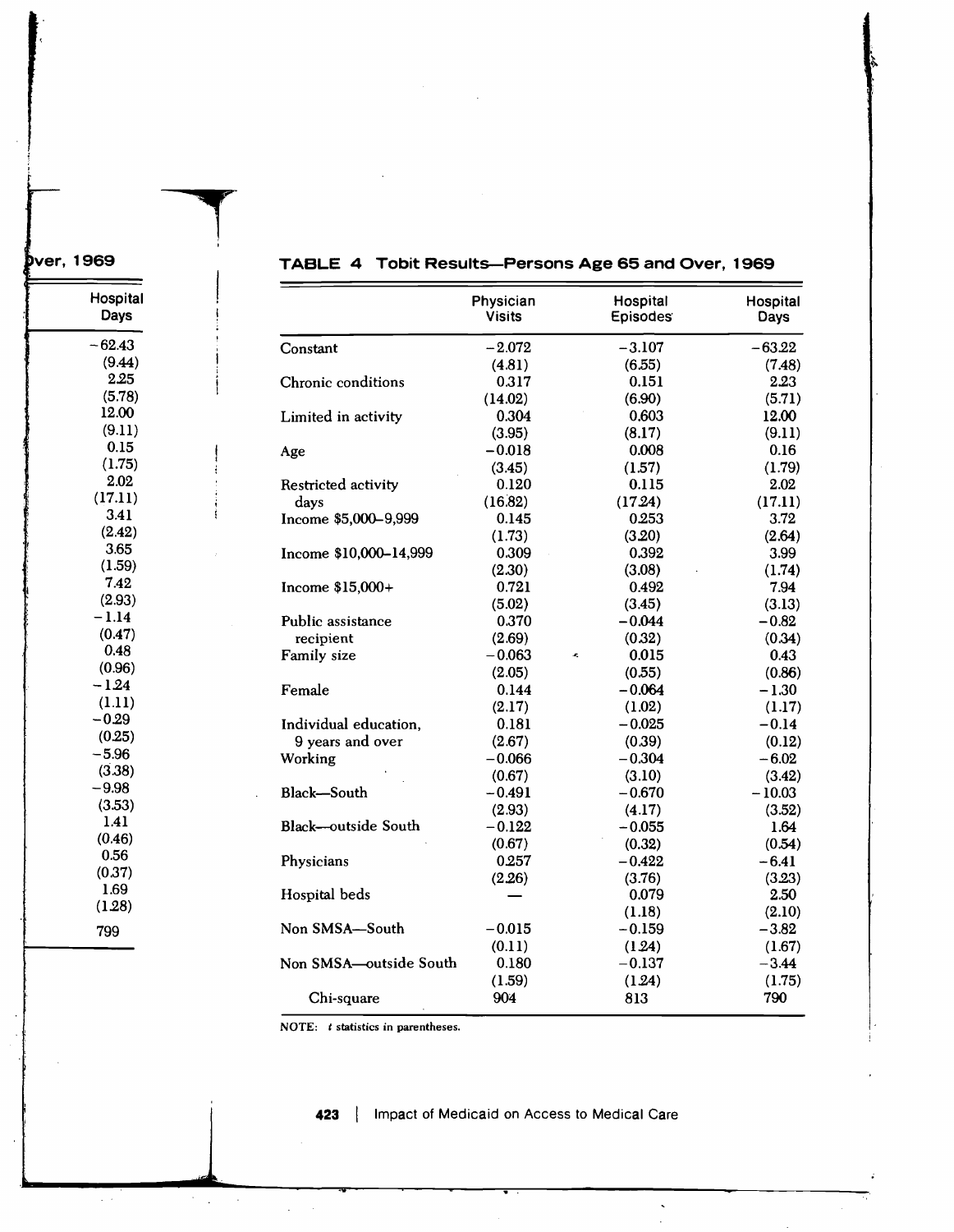#### NOTES in the contract of the contract of the contract of the contract of the contract of the contract of the contract of the contract of the contract of the contract of the contract of the contract of the contract of the c

- 1. Ronald Andersen et al., Health Service Use: National Trends and Variations, 1953–1971, U S. Department of Health, Education and Welfare, October 1972, tables 5 and 15.
- 2. Charles L. Schultze et at., Setting National Priorities: The 1973 Budget (Washington, D.C.: The Brookings Institution, 1972), p. 225.
- 3. Julian H. Pettingill, "Trends in Hospital Use by the Aged," Social Security Bulletin (July 1972), pp. 3–14.
- 4. Insurance payments per person under age 65 increased from \$62 in 1969 to \$100 in 1973, increasing the share of the total health bill paid by insurance from 29.9 per cent to 33.4 per cent. Barbara S. Cooper and Paula A. Piro, "Age Differences in Medical Care Spending," Social Security Bulletin ( pp. 3–14.<br>Peaths Kansas discrimination of March 2014, and the March 2014, and 2014, and 2014.
- 5. Regina Loewenstein, "Early Effects of Medicare on Health Care of the Aged," Social Security Bulletin, 34 (April 1971).
- 6. For example, to derive the adjusted figures for the under age 17 group, the coefficient on restricted activity days (0.14) was multiplied by the average number of restricted activity days for all children, and the coefficient on chronic conditions  $(2.86)$  was multiplied by the average number of chronic conditions in children. These terms were added to the constant term to derive the under \$5,000, no aid, adjusted visit rate. Adjusted visit rates for other income groups are greater than this rate by an amount equal to the corresponding coefficients in Appendix 2.
- 7. Medically needy persons eligible for Medicaid are those aged, blind, disabled, or families with dependent children whose income net of medical expenses is within 133 per cent of the public assistance support level.
- 8. Karen Davis, "National Health Insurance," in Barry Blechman et al., Setting National Priorities: The 1975 Budget (Washington, D.C.: The Brookings Institution, 1974), Ch. 8.
- 9. See Karen Davis, "Financing Medical Care: Implications for Access to Primary Care," in Spyros Andreopoulos (editor), *Primary Medical Care* (New York: John<br>Wilev. 1974). Wiley, 1974).<br> $\blacksquare$
- 10. Ronald Andersen et al., Expenditures for Personal Health Services: National Trends and Variations, 1953-1970, U.S. Department of Health, Education and Welfare, Health Resources Administration, October 1973, Table A-11.
- 11. The sample excludes fifty-four individuals for whom head of household education was not reported.
- 12. Detailed specifications of the independent variables used are contained in Appendix 1. Appendix 1.<br>27. **27. The only the only the only the only the only the only the only the only the only the only the only the**
- 13. Source: Haug, Robark, and Martin, Distribution of Physicians in the United States, 1970 (Chicago: American Medical Association, 1971).
- 14. This sample comprised 25,673 individuals. An additional 497 individuals with head of household education unreported were omitted from the sample.
- 15. James Tobin, "Estimation of Relationships for Limited Dependent Variables,"  $E$ conometrica, 26 (1958), pp. 24-36.

The tobit model specifies that an index  $I$  be generated such that:

| $Y_j = 0$         | for $l_j \leq e_j$ |  |
|-------------------|--------------------|--|
| $Y_i = I_i - e_i$ | for $l_i > e_i$    |  |

where  $Y$  is the value of the dependent variable,  $I$  is a linear continuation of the

 $\frac{1}{2}$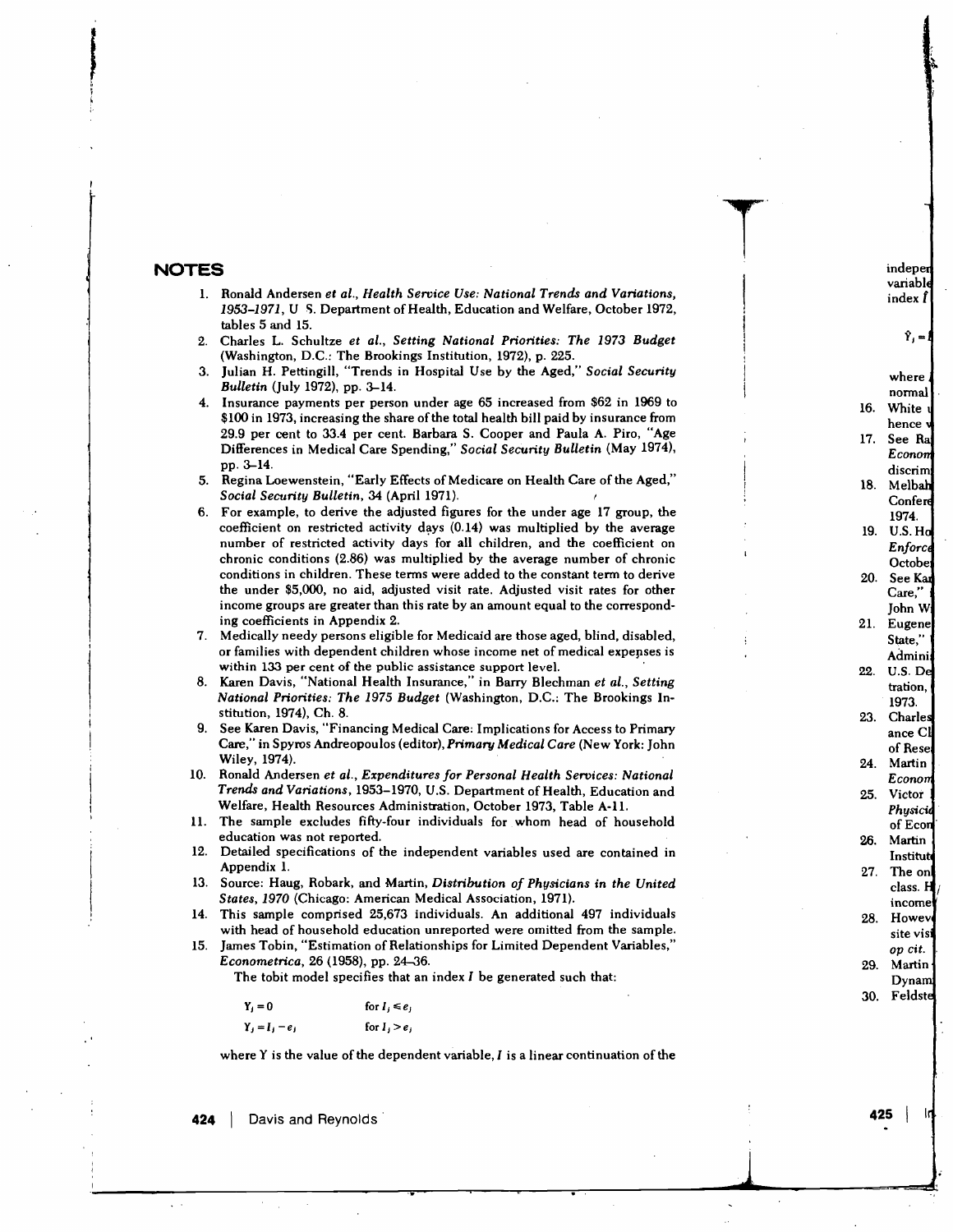independent variables to which Y is hypothetically related, and  $e$  is a  $N(0,S^2)$ variable. The predicted expected value of the dependent variable given the index  $\hat{I}$  is given by

$$
\hat{Y}_j = \hat{I}_j F\left(\frac{f_j}{\hat{S}}\right) + \hat{s} f\left(\frac{f_j}{\hat{S}}\right)
$$

where  $F$  and  $f$  are the standard normal cumulative distribution and standard normal density functions, respectively.

- White utilization patterns did not show significant regional differences, and  $16.$ hence were constrained to be equal in the South and outside the South.
- 17. See Ray Marshall, "The Economics of Racial Discrimination," Journal of *Economic Literature* (September 1974), for a discussion of different types of discrimination.
- 18. Melbah McAfee, "Black Belt Community Health Center," paper presented at Conference on Hunger in the South, University of North Carolina, June 23, 1974.
- 19. U.S. House of Representatives, Committee on the Judiciary, Hearings on Title VI Enforcement in Medicare and Medicaid Programs, September 12, 17, 24, and October 1, 1973 (Washington, D.C.: U.S. Government Printing Office, 1974).
- 20. See Karen Davis, "Financing Medical Care: Implications for Access to Primary Care," in Spyros Andreopoulos (editor), Primary Medical Care (New York: John Wiley, 1974).
- Eugene C. Carter, "Health Insurance for the Aged: Amounts Reimbursed by  $21.$ State," U. S. Department of Health, Education, and Welfare, Social Security Administration, Office of Research and Statistics, H1-32, October 19, 1971.
- $22.$ U.S. Department of Health, Education, and Welfare, Social Security Administration, Office of Research and Statistics, Medicare, 1968: Section 1, Summary, 1973.
- Charles B. Waldhausen, "Assignment Rates for Supplementary Medical Insur-23. ance Claims, Calendar Years 1970-72," Social Security Administration, Office of Research and Statistics, H1-46, June 30, 1973.
- Martin S. Feldstein, "The Rising Price of Physician Services," Review of 24. Economics and Statistics, 52 (1970), pp. 121-133.
- 25. Victor R. Fuchs and Marcia J. Kramer, Determinants of Expenditures for Physicians' Services in the United States, 1948–68 (New York: National Bureau of Economic Research, Occasional Paper No. 117, 1972).
- Martin S. Feldstein, "Econometric Studies of Health Economics," Harvard 26. Institute of Economic Research, Discussion Paper No. 291, 1973.
- 27. The only exception is for those few blacks in the South in the highest-income class. However, only 1 per cent of the black population in the South has family incomes of \$15,000 and above.
- 28. However, only 3 per cent of participating institutional providers are actually site visited to check for compliance. See House Judiciary Committee Hearings, op cit.
- 29. Martin S. Feldstein, "Hospital Cost Inflation: A Study of Nonprofit Price Dynamics," American Economic Review, 61 (1971), pp. 853-872.
- 30. Feldstein, "An Econometric Model of the Medicare System," p. 9.

425 Impact of Medicaid on Access to Medical Care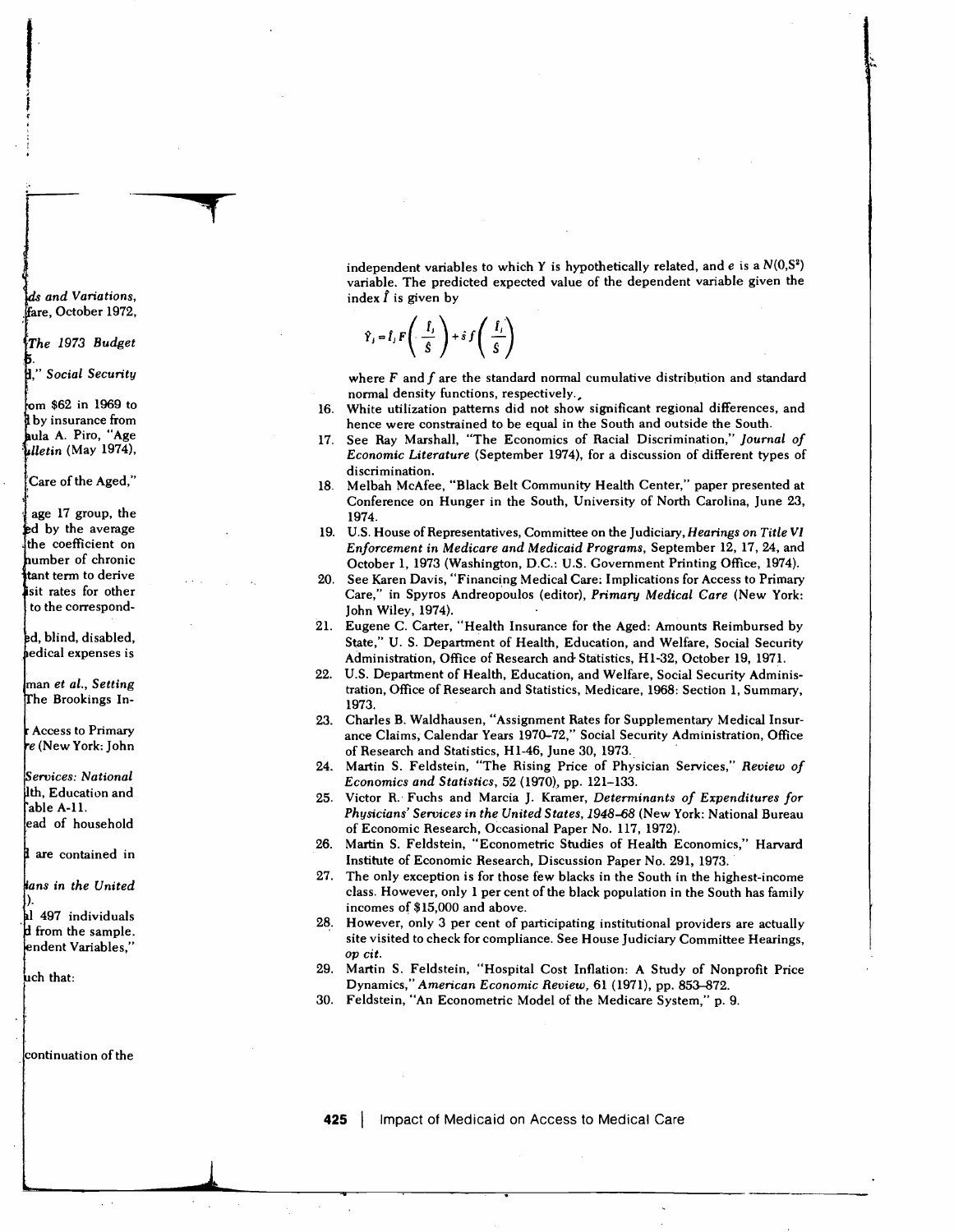# 10 COMMENTS

# John Rafferty

Department of Health, Education, and Welfare

## SUMMARY health status and the status of the status of the status of the status of the status of the status of the status of the status of the status of the status of the status of the status of the status of the status of

The authors' purpose is to address three broad questions pertaining to the Medicare and Medicaid programs in the United States: What impact have these programs had on use of medical services by the poor and the elderly? What factors account for differences in the level of use of Medicaid by those who are eligible? To what extent do social and demographic characteristics affect the use of medical services by the elderly? The first three sections of the paper deal with each of these questions in turn, and a fourth section then discusses the implications of the empirical findings for a national health program. Income elder the company of the company of the company of the company of the company of the company of the company of the company of the company of the company of the company of the company of the company of the c

Section 1, which deals with the general impact of Medicare and Medicaid on use, draws from a variety of sources. The authors indicate that, since enactment of these programs, use of medical services by low-income individuals has increased, and that low-income persons have gained on those with higher incomes. However, as the authors stress in this section of the paper, this general observation may be quite misleading. First, Medicaid provides services only for certain categories of the poor, leaving approximately 9 million poor uncovered. Second, there is evidence that the poor receive lower-quality care and receive it in settings that are less convenient and less pleasant than is the case for the population at large. Third, the authors stress the fact that generalizations about levels of use by the poor and the elderly may be misleading because of differences in health status between these groups and the population at large; they show that, although the relationship between use levels and income levels tends to be U-shaped (with the poor and the wealthy receiving larger amounts of care than those in the middle-income groups), when health status is adjusted for, the relationship is positively sloped throughout.

In sections 2 and 3, which deal individually with Medicaid and Medicare, respectively, an econometric model is estimated. This is presented as an approximation to a more complete model, which is very briefly described, but which is not considered feasible. The model that is estimated forthe Medicaid study consists of three independent regression equations, of which the independent variables are physician visits, hospital episodes, and hospital days; twenty independent variables, including measures of health status, measures of resource availability, and sociodemographic variables appear in each equation. The three equations are estimated first for public assistance recipients and then for other low-income persons, using Tobit analysis, and the resulting coefficients are then discussed. Among other things, they show a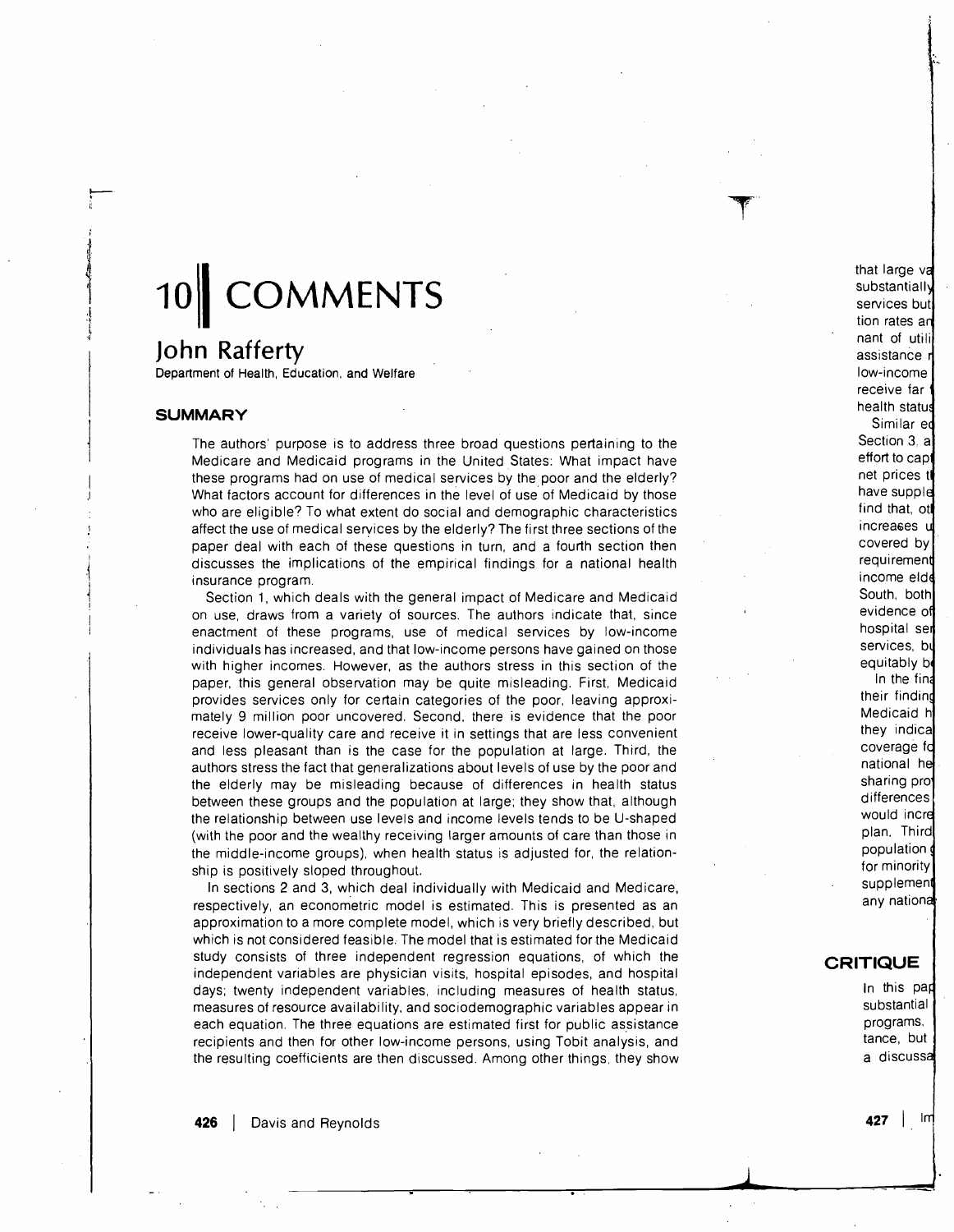that large variations in use occur among Medicaid eligibles, that blacks lag substantially behind whites, that education increases the use of physician services but not hospital services, that larger families have lower hospitalization rates and ambulatory visits, and that health status is the major determinant of utilization among the poor. However, use of services by public assistance recipients is less sensitive to health status than is use by other low-income individuals, and the poor who are not on public assistance receive far fewer services than those on welfare, even after adjustment for health status and other characteristics.

Similar equations are estimated for the analysis of Medicare benefits in Section 3, although here the equations also include income variables, in an effort to capture not only the direct effect of income but also the possibly lower net prices that are faced by higher-income persons who are more likely to have supplementary insurance. In brief, with respect to Medicare, the authors find that, other things the same, the use of medical services by the elderly increases uniformly with income, but, for those individuals who are also covered by Medicaid as well as Medicare, the elimination of cost-sharing requirements appears to raise their utilization rate to that of the middleincome elderly. The authors find much lower levels of use by blacks in the South, both for physicians and hospital services, which they interpret as evidence of racial discrimination. They find that use of both physician and hospital services by the elderly is sensitive to the availability of medical services, but they also conclude that available hospital beds are rationed equitably between the elderly and other age groups.

In the final section the authors then discuss three general implications of their findings for national health insurance. First, although Medicare and Medicaid have helped covered individuals receive needed medical care, they indicate that Medicaid has failed by not covering all of the poor; coverage for these individuals, therefore, is indicated as a top priority for a national health insurance program. Second, they indicate that the costsharing provision of Medicare leads to a wide disparity in use on the basis of differences in income; therefore, a graduated cost-sharing arrangement would increase the equitability of access under a national health insurance plan. Third, experience with Medicare and Medicaid shows that some population groups will lag in utilization even if they are covered, as is the case for minority groups and residents of rural areas at the present time; therefore, supplementary programs for such groups would seem to be required under any national health insurance scheme.

#### CRITIQUE

In this paper Karen Davis and Roger Reynolds have presented a very substantial amount of useful information on the Medicare and Medicaid programs, information that is not only of considerable policy importance, but also carries significant implications for future research. Since a discussant finds it necessary to focus on the weaknesses in, or the

**427** | Impact of Medicaid on Access to Medical Care

I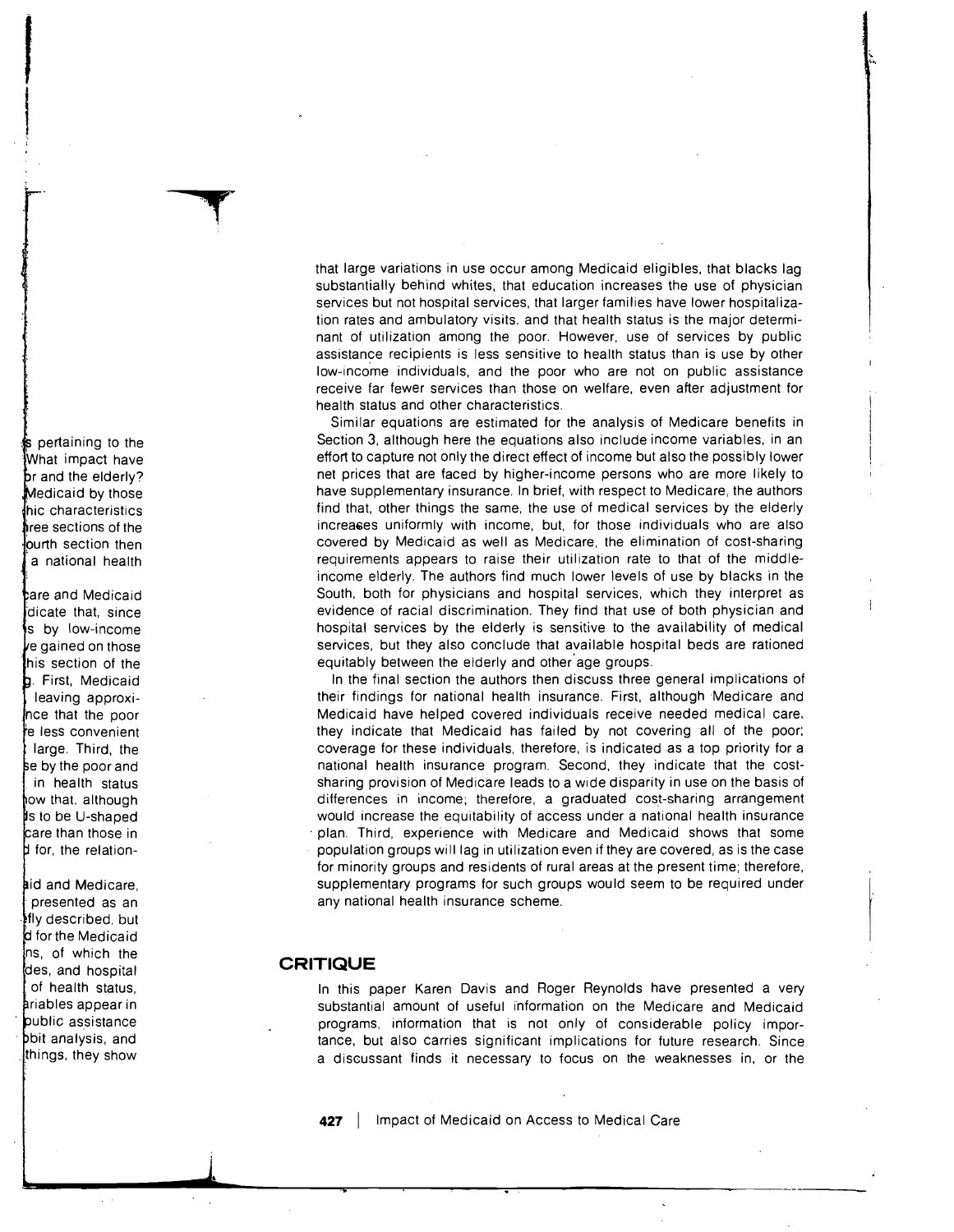necessary qualifications to, the research under review, such negative comments tend to occupy the major portion of the discussant's time; this, however, should not be allowed to detract from the usefulness of much of the work reported in this paper. Medicare and Medicaid represent the closest approximations to national health insurance in the experience of the United States, and since analyses of these programs have been very few and far between, this broad study is very welcome indeed.

 $\frac{1}{2}$ 

One distinguishing feature of the paper, as alluded to in the summary above, is that it presents and discusses a considerable number of individual findings, far more than can be covered in this brief discussion. As a result, this review will be confined primarily to just a few of the broader, more general, considerations even though this may fail to do full justice to the amount of information the paper presents.

My major concern really has to do with the interpretation of the statistical results. First, I feel that this paper treads dangerously close to what another economist has called the "Regression Humbug Syndrome"; the equations that are estimated here do have the appearance of the reduced forms of supplydemand models, but we are given no explicit theoretical understructure for these regressions, nor a discussion of expected signs. The independent variables that appear in the equations appear to have been determined less on the basis of theoretical reasoning than on the basis of what data were available. In the absence of any explicit hypotheses to be tested, whatever significant relationships do drop out of the regressions are then discussed, and are explained on a more or less ad hoc basis. One danger is the tendency to conclude, implicitly, that if no significant relationship appeared, no such relationship exists, which may be quite untrue. This general approach may be more appropriate when the primary objective is prediction; here, however, where our interest is less in prediction than in explanation and understanding of structure, more explicit theoretical underpinnings would be desirable.

One example of the difficulties which may appear in connection with this kind of research approach is the interpretation of the finding of relatively low levels of utilization, of both physicians and hospitals, on the part of blacks in the South. The findings are very striking, and are of considerable interest and policy importance, but the interpretation of the cause of this disparity as clear, out-and-out racial discrimination is scientifically premature; at least, that the disparity in use is caused by discrimination cannot really be deduced from the present analysis, for we really don't know the degree to which the disparity is attributable to demand as opposed to supply factors. Indeed, the authors' interpretation does not seem like an entirely unreasonable one, but certainly at least one plausible alternative is that, because of past discrimination, blacks do not presently seek out care, so that the actual cause today is on the demand side rather than the supply side. This is not trivial, because the appropriate policy for correcting such disparities would be very different in each instance—requiring some kind of civil rights enforcement in the former, and perhaps outreach and educational efforts in the latter case.

The second critical point I'll make also pertains to interpretation of results, and I should hasten to add that although I feel that the point is important, it is a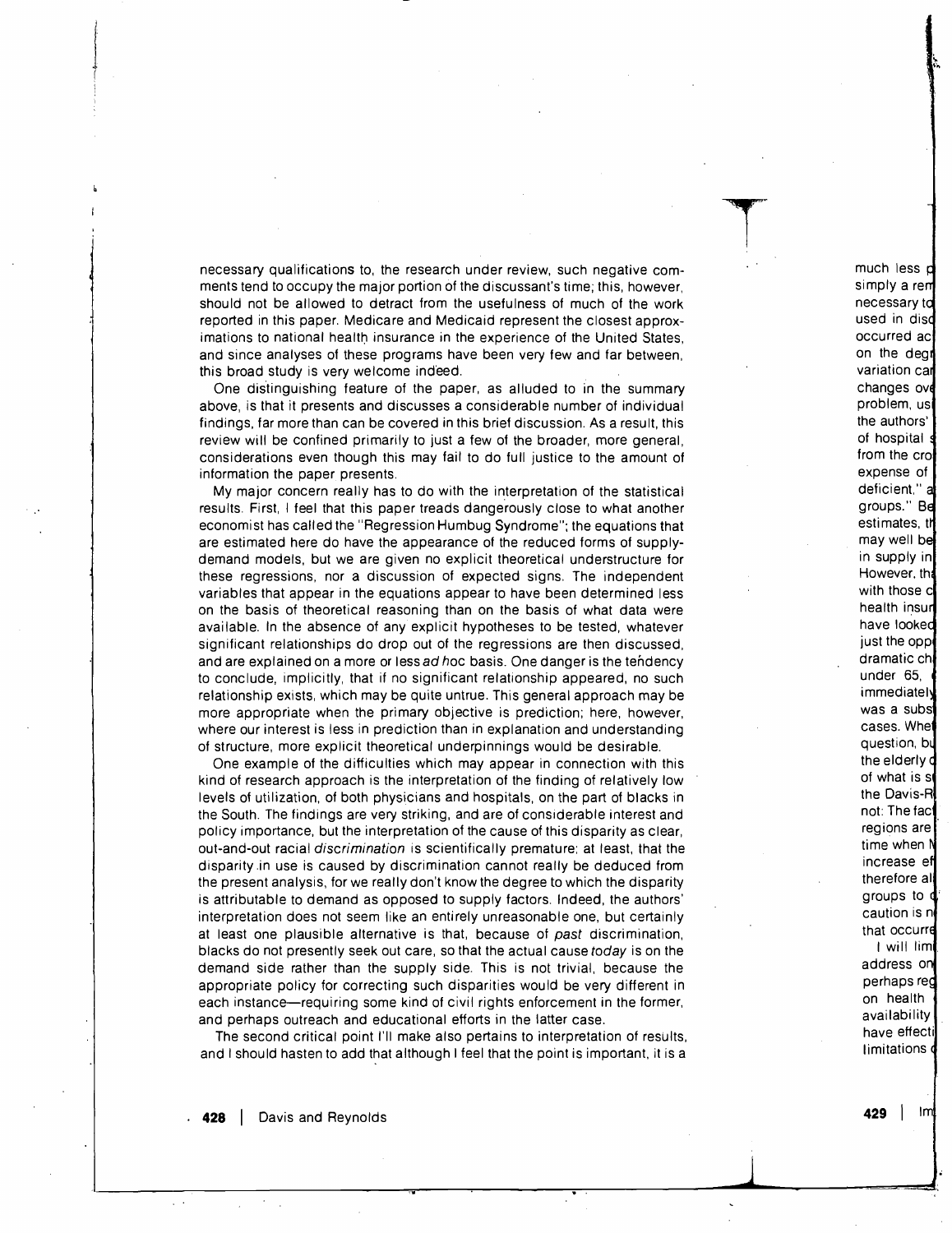much less pervasive problem in this paper than is the former one. This is simply a reminder that this study employs cross-sectional data, and that it is necessary to be particularly cautious when the results of such an analysis are used in discussions in which our real interest is in variations that actually occurred across time; the appropriateness of cross-sectional data depends on the degree to which those factors that determine the cross-sectional variation can reasonably be assumed to be the same factors that caused the changes over time. I will again give just one illustration of this particular problem, using a case in which I do have empirical reason for believing that the authors' interpretation of their findings is incorrect. This concerns the use of hospital services by the elderly, under Medicare. The authors conclude from the cross-sectional analysis that the elderly 'do not receive care at the expense of younger persons needing medical care where supply is most deficient," and that ". . . available beds are rationed equitably among all age groups." Because of the weakness of the supply variables used for these estimates, this conclusion should be somewhat tentative, but nevertheless, it may well be that, cross-sectionally, use by the elderly responds to variations in supply in essentially the same way as use by the population as a whole. However, that is not really the question at issue; rather, we are concerned here with those changes over time that are directly attributable to the provision of health insurance for the elderly, which is not quite the same thing. In fact, <sup>I</sup> have looked into this specific question using time series data and obtained just the opposite result—that the introduction of Medicare coincided with very dramatic changes in hospital use by the non-elderly. Specifically, for patients under 65, diagnosis-specific lengths of stay were dramatically reduced immediately after introduction of Medicare, and, for this younger group, there was a substantial decline in admissions of the more discretionary types of cases. Whether or not this shift was "appropriate" in some sense is a separate question, but I believe there is no doubt that the increased use of hospitals by the elderly did come at the expense of younger patients, which is the opposite of what is suggested by the cross-sectional results. Thus, I would argue that the Davis-Reynolds finding may itself be quite valid, but its interpretation is not: The factors that determine the response of utilization to availability across regions are not the same as the factors that determined these responses over time when Medicare was introduced; and, the introduction of NHI, which will increase effective demand by some groups more than by others, should therefore also be expected to cause the increase in use by the more favored groups to come at the expense of others. Again, my point is simply that caution is necessary in generalizing these cross-sectional results to changes that occurred over time.

<sup>I</sup> will limit my critical comments to these two points, but <sup>I</sup> would like to address one other issue that <sup>I</sup> feel is very relevant here, an issue that is perhaps regarded by economists as the most pervasive and critical constraint on health economics research. This is the matter of limitations in the availability of statistical data. <sup>I</sup> believe that the authors of this present paper have effectively mined the data that were available to them, and many of the limitations of their study are a simple function of the limitations in those data.

**429** | Impact of Medicaid on Access to Medical Care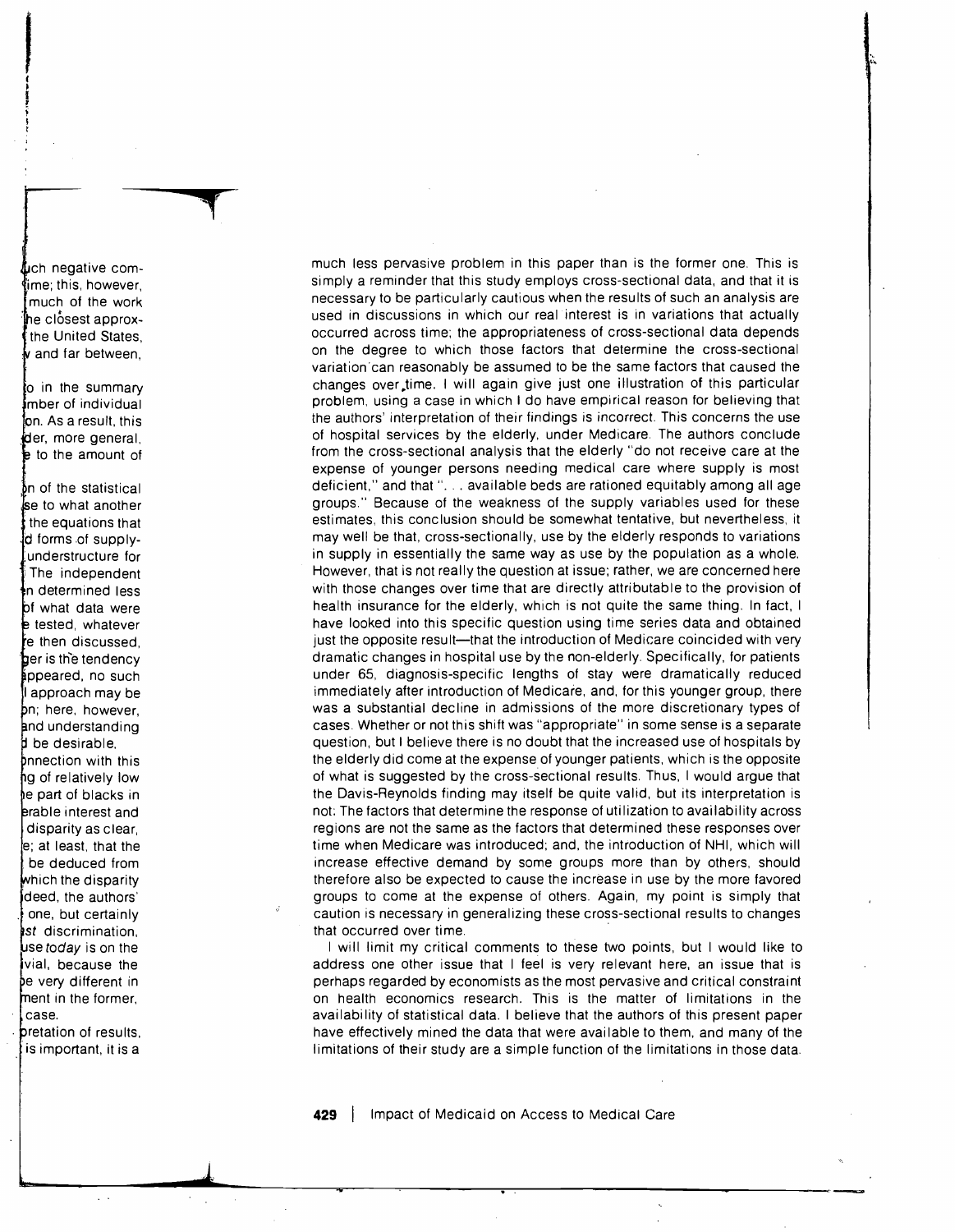However, I also think that in health economics we are at a point when we could benefit by observing the research approaches of people in other fields, such as sociology and psychology. Unlike economists, who have been prone to design their research around the data in hand, in these areas the research is often designed first, and then, perhaps as one step in that design process, the survey instrument or the particular mechanism whereby the necessary data will be generated is developed. Although our usual approach—that of massaging the secondary data we are able to acquire from others—has a pleasing ring of efficiency, there is a question involving how often that approach is really cost effective. Therefore, perhaps economists should become more willing to generate the data required to answer the questions they want to raise. This does raise the monetary costs of doing research, but it is pertinent to note that, at the Bureau of Health Services Research, the problem we have faced has been more often a problem of finding research proposals of high technical quality rather than finding the dollars to support well-designed projects based on high-quality data. <sup>I</sup> feel this point is quite relevant in this specific context; among the many contributions the authors make in their paper is to narrow old questions and identify new ones, but <sup>I</sup> really doubt if very much can be done about answering those questions without some fairly heroic efforts on the part of researchers themselves to generate the data that will be required.

# Dorothy P. Rice

Social Security Administration

As is usual with Dr. Karen Davis' work, this paper is a fine piece of empiricism. The findings are significant in an important sense: two large government programs—Medicare and Medicaid—are shown to have achieved what they set out to do. This may be surprising to some economists because when one searches the literature, one finds time and again that government programs too often fail in their objectives. The paper is important because it compares medical care use for the low-income population receiving welfare and other poor persons, leading to the conclusion that extension of medical care financing to those poor persons excluded from Medicaid should be a top priority reform.

After a few specific comments, I will compare some of the Davis-Reynolds findings with data from the Social Security Administration's Current Medicare Survey for the population aged 65 and over.

With respect to Medicaid, the authors adjust the 1969 Health Interview Survey for health status and show that physician visits increase with income if the low-income persons not on public assistance are separated and their

 $\overline{\phantom{a}}$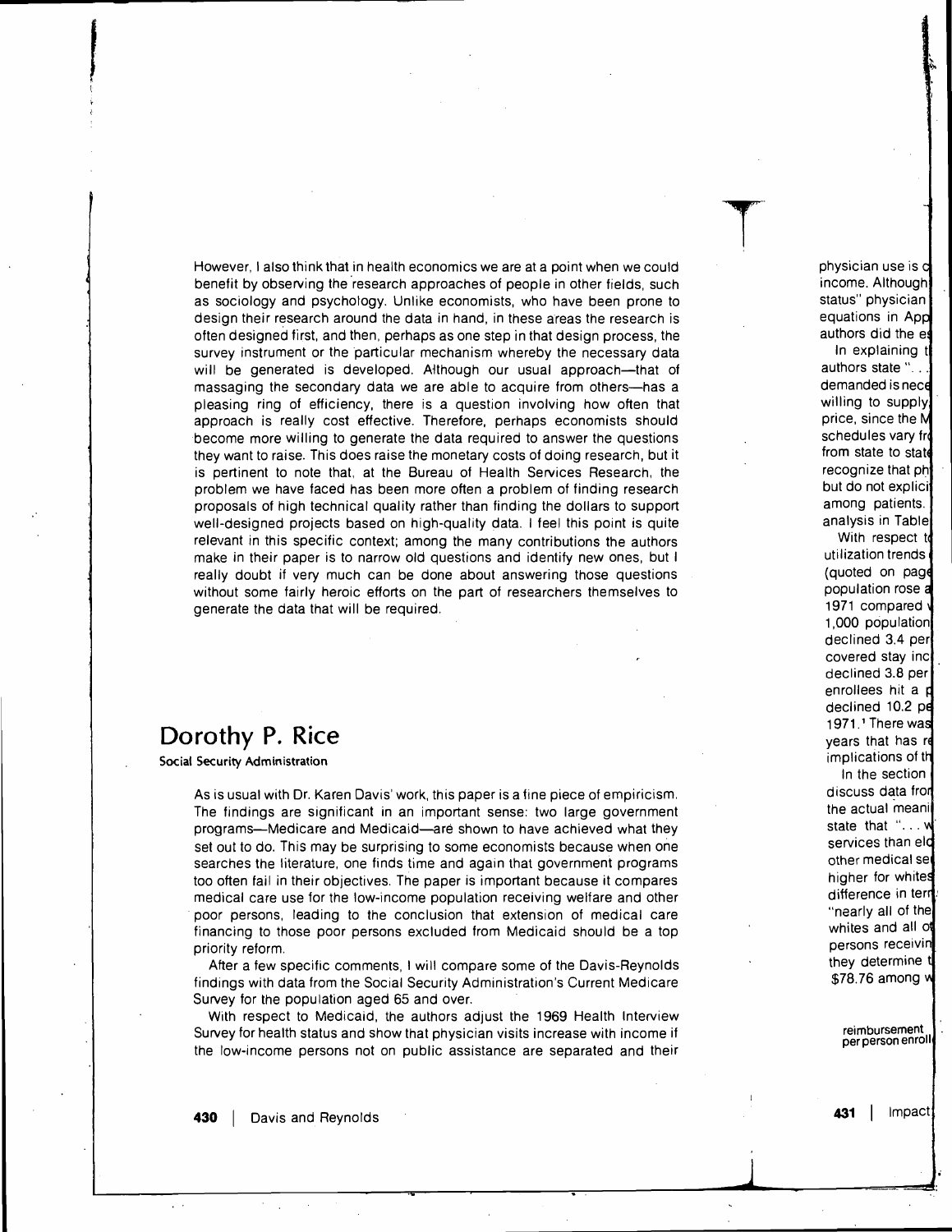physician use is compared with that of persons with middle and higher family income. Although there is a verbal description of how the "adjusted for health status" physician visits were estimated for Table 2, it is stIll not clear what the equations in Appendix 2 mean. Therefore, the reader has to trust that the authors did the estimations correctly.

In explaining the factors determining the use of Medicaid services, the authors state ". . . there is no price mechanism by which quantity of services demanded is necessarily equated with quantity of services which providers are willing to supply." Although quantity demanded may not be a function of price, since the Medicaid recipient does not pay for services, the fact that fee schedules vary from state to state means that the quantity supplied may vary from state to state as a function of the fee schedule. The authors appear to recognize that physicians may prefer to treat some patients rather than others but do not explicitly include fees paid as a measure of physician preferences among patients. A variable for this might be included in the regression analysis in Table 4.

With respect to the Medicare program, the authors fail to point out that utilization trends observed for 1967—1969 do not hold for 1969—1971. Pettingill (quoted on page 392) also shows that Medicare admissions per 1,000 population rose at an average annual percentage change of 0.3 from 1969 to 1971 compared with 7.4 between 1967 and 1969. Covered days of care per 1,000 population increased 12.6 per cent per year from 1967 to 1969 but declined 3.4 per cent per year between 1969 and 1971. Average length of covered stay increased 4.8 per cent per year during the earlier period and declined 3.8 per cent per year in the later period. ECF admissions per 1,000 enrollees hit a peak in 1969, increasing by 15.7 per cent over 1968 but declined 10.2 per cent during 1969—1970 and 13.4 per cent during 1970— 1971.1 There was an initial impact of Medicare coverage during the first three years that has reversed direction or tapered off in subsequent years. The implications of these more recent changes are not discussed by the authors.

In the section on "Distribution of Medicare Benefits," Davis and Reynolds discuss data from the Medicare program but could do a great deal to make the actual meaning of their statements clear to the reader. For example, they state that ". .. whites receive 60 per cent more payments for physician services than elderly blacks." It is true that reimbursement for physician and other medical services per person enrolled under SMI in 1968 was 62 per cent higher for whites than for all other races, but there was only a 15 per cent difference in terms of reimbursement per person served.<sup>2</sup> The authors claim "nearly all of the difference" in reimbursement per person enrolled between whites and all other races represents "differences in percentage of eligible persons receiving reimbursable services." The authors should indicate how they determine this point. In 1968, reimbursement per person enrolled was \$78.76 among whites and \$48.44 among all other races. By definition,

$$
reimbursement = \left(\frac{number served}{number enrolled}\right) \times \left(\begin{matrix}reimbursement \\per person enrolled\end{matrix}\right)
$$

**431** Impact of Medicaid on Access to Medical Care

j.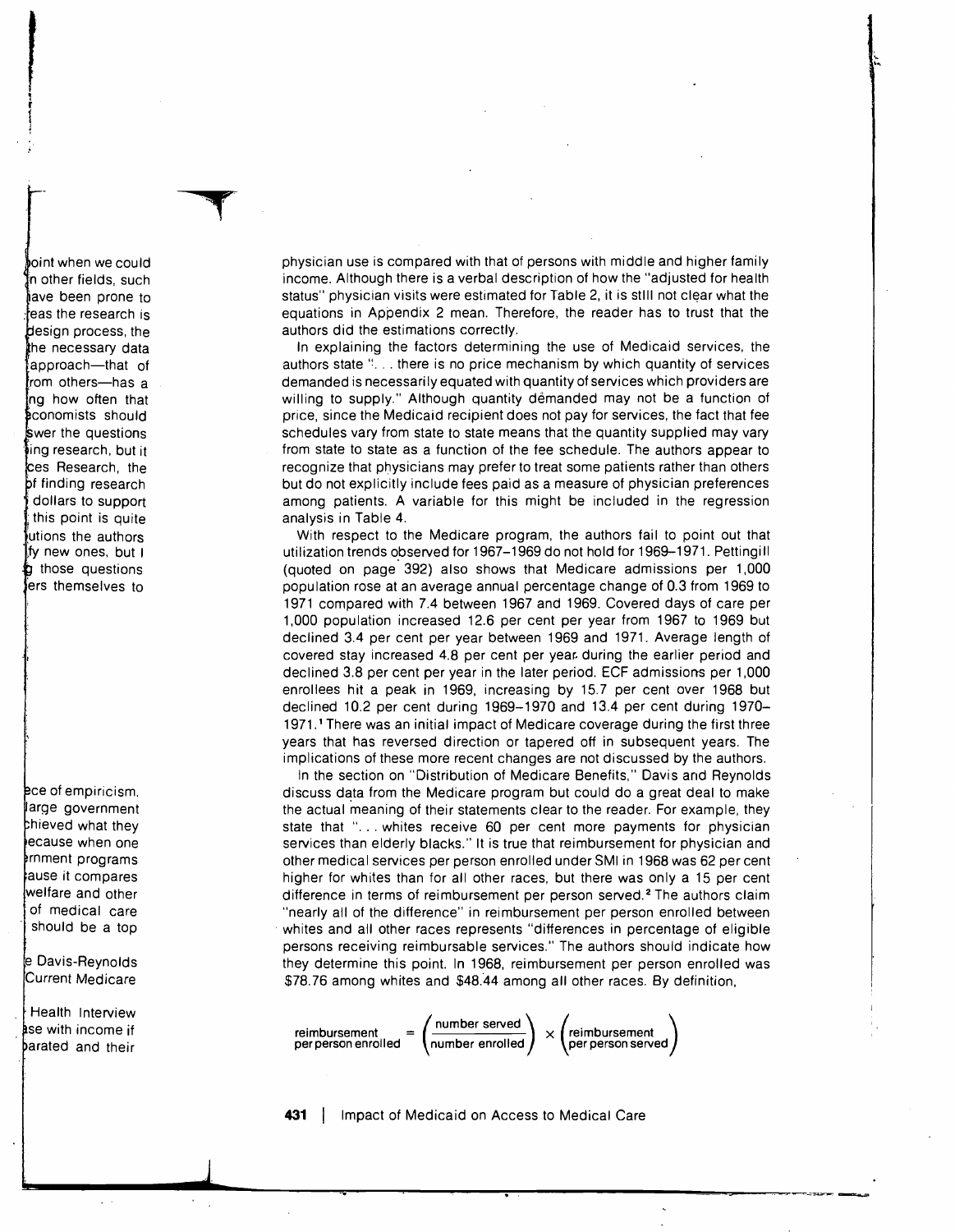If we let  $P =$  reimbursement per person served

number served number enrolled

then the difference in reimbursement per person enrolled between whites and all other races can be expressed as

 $\Delta (PQ) = \Delta PQ_0 + \Delta QP_0 + \Delta P \Delta Q$ 

where, for example,  $\Delta(PQ)$  represents the difference in reimbursement per person enrolled between whites and all other races,  $P_0$  represents reimbursement per person served among all other races, and  $Q_0$  represents the ratio of number served to number enrolled among all other races. With this equation, and assuming that the interaction term is distributed proportionately between the  $P$  and  $Q$  terms, we can determine the proportion of the difference in reimbursement per person enrolled between the races that is attributable to differences in reimbursement per person served and percentage of enrolled persons receiving reimbursable services. Taking the necessary data from the 1968 summary, we do not find that nearly all the difference stems from the proportion of enrollees served. Twenty-seven per cent is attributable to a difference in reimbursement per person served of \$199 among whites and \$173 among all other races.

Additional questionable statements are made by the authors with respect to the factors affecting geographical and income differences in Medicare reimbursements. Reimbursement depends on meeting the deductible and determining reasonable charges. Charges for some services may be disallowed more often than for other services and utilization of services may vary by geographic area, income class, etc. The extent to which charges are disallowed for a particular covered service may also vary by characteristics such as geographic area and income class.

Davis and Reynolds argue that economic forces may contribute to lack of significant coefficients among the availability variables in their regression equations for public assistance recipients and other low-income persons. More specifically, "since Medicaid patients do not pay for the care, providers, especially with regard to ambulatory care, lack the ability to affect the utilization patterns of these persons by ordinary economic means." What do the authors mean by "ordinary economic means?" We suspect they do not assume a typical competitive economic market with equilibrium prices and quantities responding to shifts in supply and demand. As the authors indicate, there is no one theory of market behavior that is generally accepted as describing the market for physicians' services. The market for hospital services is also complex, and interpretation of the coefficients of the availability variables requires a detailed examination of the markets for these services.

In their concluding remarks, the authors state that "imposition of uniform cost-sharing provisions (deductible and coinsurance amounts) results in wide disparities in use of medical services on the basis of income." They find utilization among the elderly related to income, but it does not follow that

j -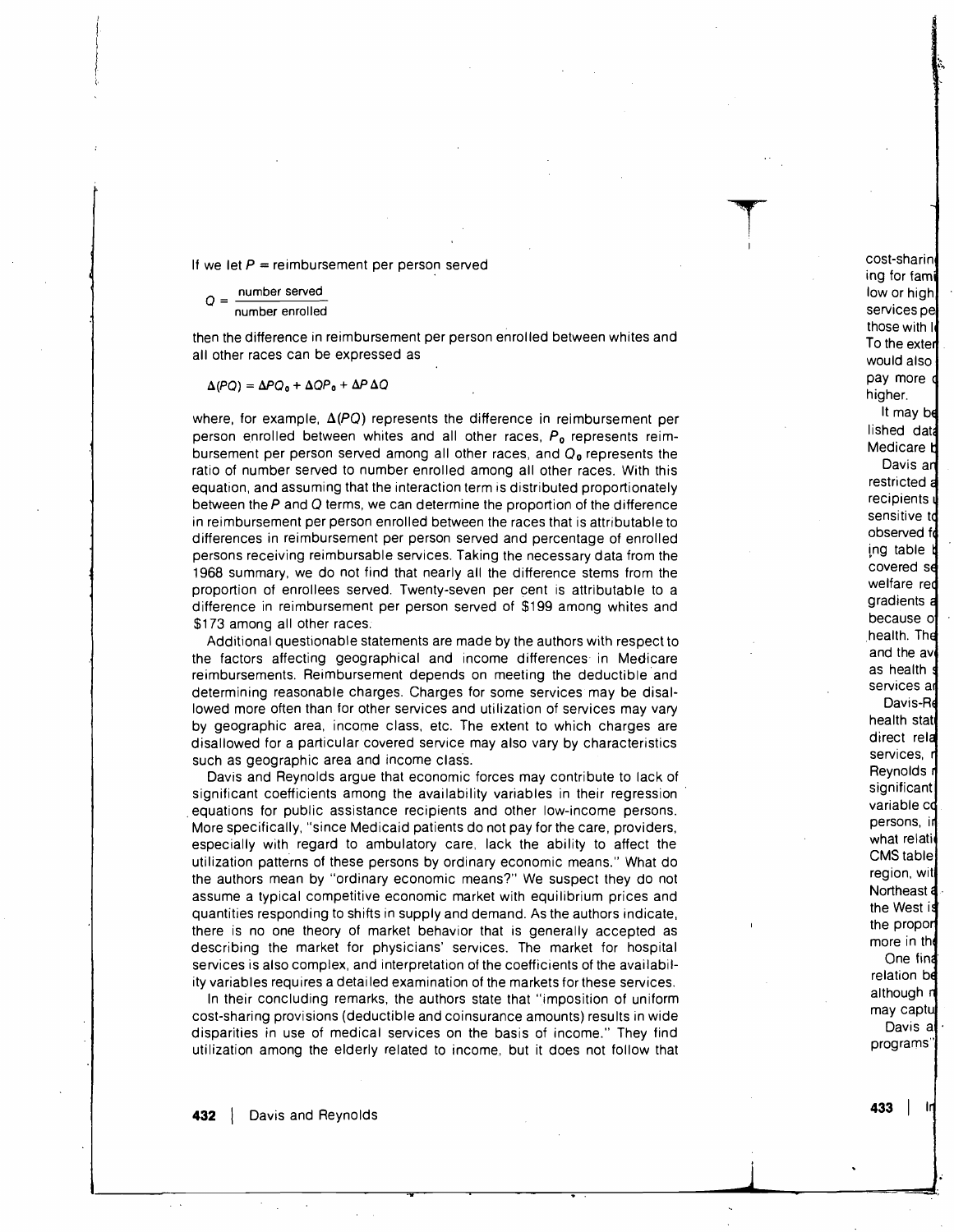cost-sharing provisions cause these disparities. Furthermore, after accounting for family size in determining whether a given annual family income was low or high, Peel and Scharff (1973) found no difference in the number of SMI services per user with charges between enrollees with high family incomes and those with low to moderate family incomes and no public medical assistance.3 To the extent that medical care prices vary geographically, equality in access would also require coinsurance rates to vary with prices if an enrollee is not to pay more coinsurance for the same quantity of services where prices are higher.

It may be interesting to compare the Davis-Reynolds findings with unpublished data from SSA's Current Medicare Survey (CMS) of a sample of Medicare beneficiaries interviewed monthly for a period of fifteen months.

Davis and Reynolds find health status in terms of chronic conditions and restricted activity days positively related to utilization, with public assistance recipients using more services than other low-income persons and being less sensitive to health status in their utilization (tables 4, 5). Similar results are observed for Supplementary Medical Insurance enrollees in the accompanying table based on data from our Current Medicare Survey. Utilization of covered services increases as comparative, health status deteriorates, with welfare recipients using many more services at each level of health. The gradients are quite steep for both groups, but less so for welfare recipients because of high utilization by welfare recipients with comparatively better health. These conclusions apply both to the percentage of enrollees served and the average number of services per person served. Utilization increases as health status deteriorates both because relatively more persons receive services and each recipient uses more.

Davis-Reynolds and CMS findings (not shown here) are consistent for health status and public assistance, and partly for race. Both surveys show direct relationships between utilization of physicians' care and covered services, respectively, and health status and public assistance. Davis and Reynolds report that blacks in the South make fewer physician visits, but no significant relation for blacks outside the South. But their black-outside South variable compares utilization by blacks outside the South with that of all other persons, including blacks in the South. It is difficult, therefore, to know just what relation exists between utilization by blacks compared with whites. The CMS table shows more covered services per person served for whites in each region, with the differences between whites and all other races greater in the Northeast and West than in the South. (Number of enrollees of all other races in the West is too small, however, to provide a reliable estimate.) Furthermore, the proportion of whites served exceeds the proportion of all other races by more in the Northeast and North Central than in the South. cost-straining provisions cause these disperiites. Furthermore, after accounts<br>not from the preferred and Section and Section and Section and Section and Section and Section and Section and Section and Section and Section

One final point is worth mentioning. Davis and Reynolds find a negative relation between physician visits and age, whereas CMS shows a positive, although not highly significant, association. As they point out, however, age may capture the effect of health status if the latter is not controlled.

Davis and Reynolds conclude that "supplementary health care delivery programs" designed to meet the special needs of minorities, rural residents,

 $\frac{1}{2}$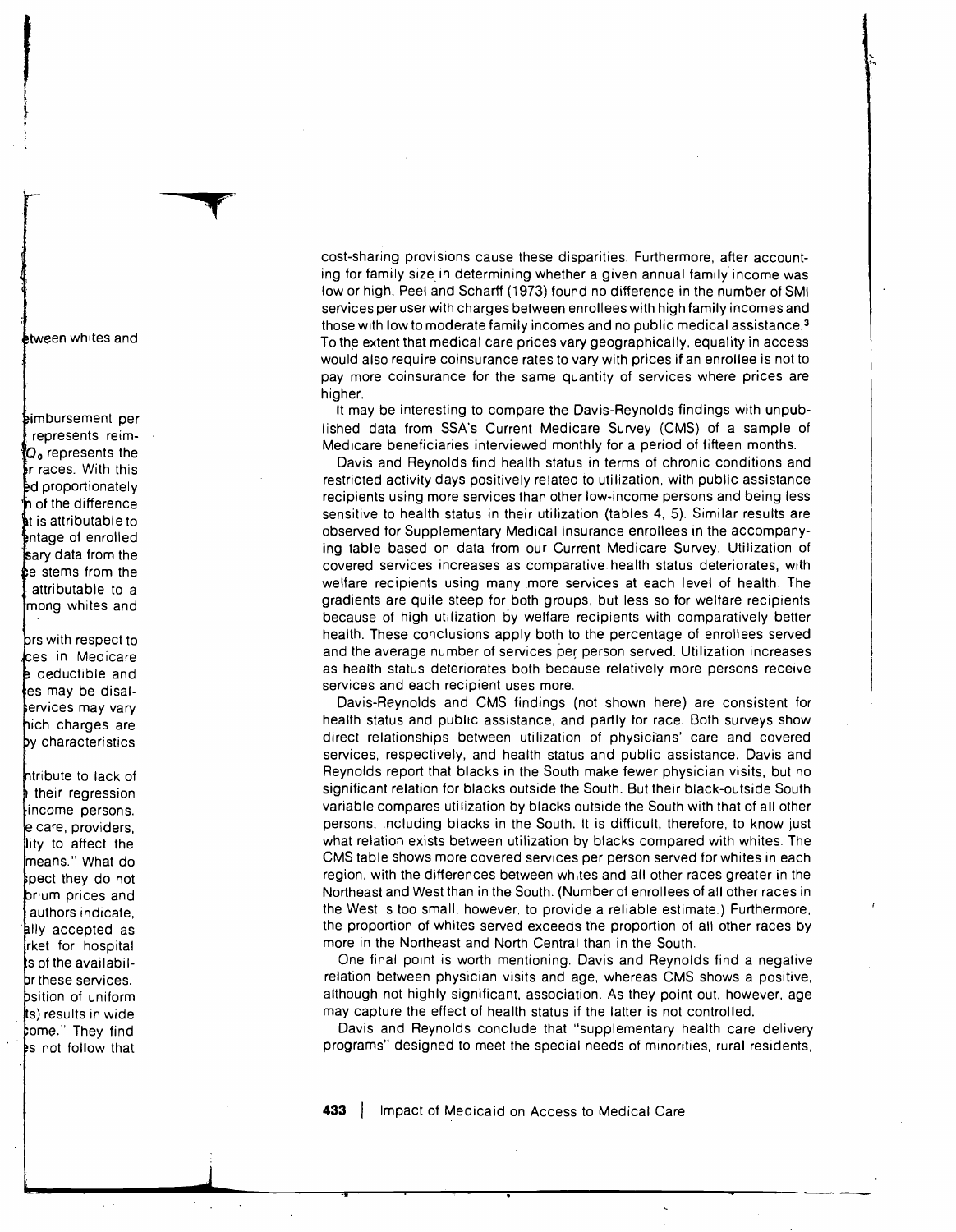$\frac{1}{2}$ 

J  $\ddot{\phantom{0}}$ 

 $\ddot{\phantom{0}}$ 

| <b>Health Condition Served</b>                                                                                                                             | dor<br>m<br>N                  | Percentage of Per Person | Number of<br>Services<br>Average | Number<br>Served | Percentage of | per Person<br>Number of<br>Services<br>Average | Number<br><b>Served</b> | Percentage of   | per Person<br>Number of<br>Services<br>Average |
|------------------------------------------------------------------------------------------------------------------------------------------------------------|--------------------------------|--------------------------|----------------------------------|------------------|---------------|------------------------------------------------|-------------------------|-----------------|------------------------------------------------|
| and Region                                                                                                                                                 | (000's)                        | Enrollees                | <b>Servedª</b>                   | $(000\text{ s})$ | Enrollees     | Served <sup>a</sup>                            | $(000\text{ s})$        | Enrollees       | Served <sup>a</sup>                            |
|                                                                                                                                                            |                                | Total                    |                                  |                  | No Welfare    |                                                |                         | Some Welfare    |                                                |
| All health condi-<br>Better than<br>tions <sup>b</sup>                                                                                                     | 13,963                         | 77.7                     | 16.7                             | 11,633           | 75.6          | 14.2                                           | 2,330                   | 90.3            | 28.9                                           |
| others                                                                                                                                                     |                                |                          | 10.7                             | 5,153            | 69.8          | $\overline{9.7}$                               | 553                     | 87.6            |                                                |
| Same as others<br>Worse than                                                                                                                               | 5,706<br>6,082                 | $71.2$<br>80.0           | 14.7                             | 4,980            | 78.4          | 13.2                                           | ,096                    | 88.2            | 19.6<br>21.6                                   |
| others                                                                                                                                                     | 175<br>$\overline{\mathbf{a}}$ | 92.4                     | 37.7                             | 1,494            | 50C           | 32.8                                           | 58                      | 96.6            | 48.2                                           |
|                                                                                                                                                            |                                | Total                    |                                  |                  | White         |                                                |                         | All Other Races |                                                |
| All regions                                                                                                                                                | 595<br>5<br>5                  | 78.7                     | 17.2                             | 14,440           | 79.1          | 17.5                                           | 1,112                   | 73.9            | 12.6                                           |
| Northeast                                                                                                                                                  | 4,252                          | 80.1                     | 20.3                             | 4,077            | 80.8          | 20.5                                           | 157                     |                 |                                                |
| North Central                                                                                                                                              |                                |                          | 16.6                             | 4,191            | 76.5          | 16.7                                           | 205                     |                 |                                                |
| South                                                                                                                                                      | 44532<br>4452                  | 78.4<br>78.4             | 14.5                             | 3,841            | 78.8          | 14.9                                           | 684                     | 52582<br>5258   |                                                |
| West                                                                                                                                                       |                                | 81.6                     | 17.8                             | 2,332            | 81.6          | $\overline{8}$                                 | 67                      |                 |                                                |
| Excludes unknown conditions. Comparative health status is reported by the sample persons at the beginning of the survey.<br>· Includes in-hospital visits. |                                |                          |                                  |                  |               |                                                |                         |                 |                                                |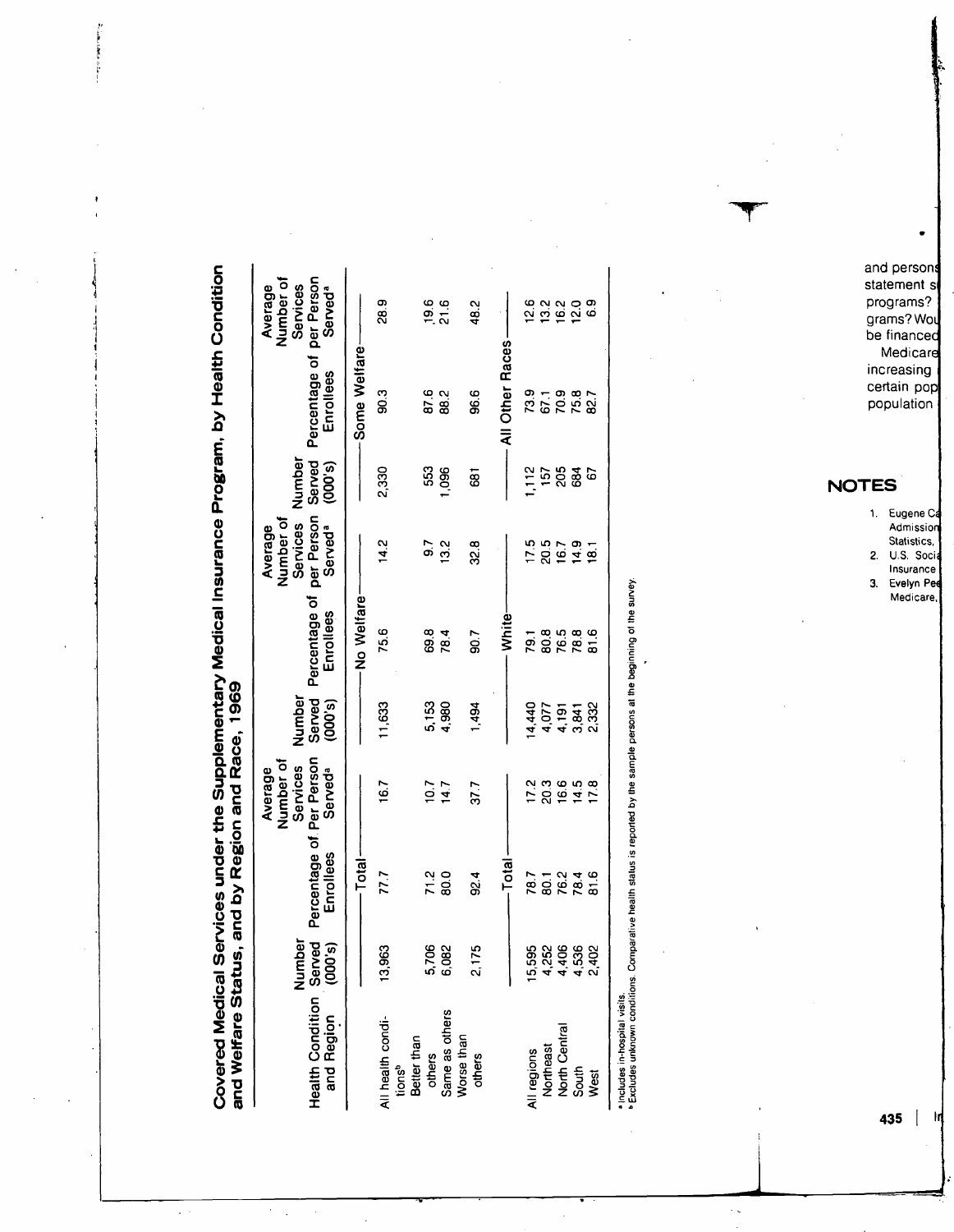and persons in the South must be an essential part of health care policy. This statement surely serves to whet the appetite. What are these supplementary programs? Are they medical service, manpower, or health insurance programs? Would they supplement or replace existing programs? How would they be financed?

Medicare and Medicaid have clearly accomplished a great deal toward increasing access to medical care. Nevertheless, substantial gaps exist for certain population groups. The solution to meet the special needs of these population groups clearly is not readily apparent.

#### **NOTES**

- 1. Eugene Carter and Charles Fisher, "Health Insurance for the Aged: Hospital and Extended Care Admissions by State, Fiscal Year 1971," Social Security Administration, Health Insurance Statistics, HI-42, March 12, 1973.
- 2. U.S. Social Security Administration, Office of Research and Statistics, "Medicare: Health Insurance for the Aged, 1968, Section I: Summary," Washington, D.C., 1973, pp. 1-18, 19.
- 3. Evelyn Peel and Jack Scharff, "Impact of Cost-Sharing on Use of Ambulatory Services under Medicare, 1969," Social Security Bulletin, October 1973.